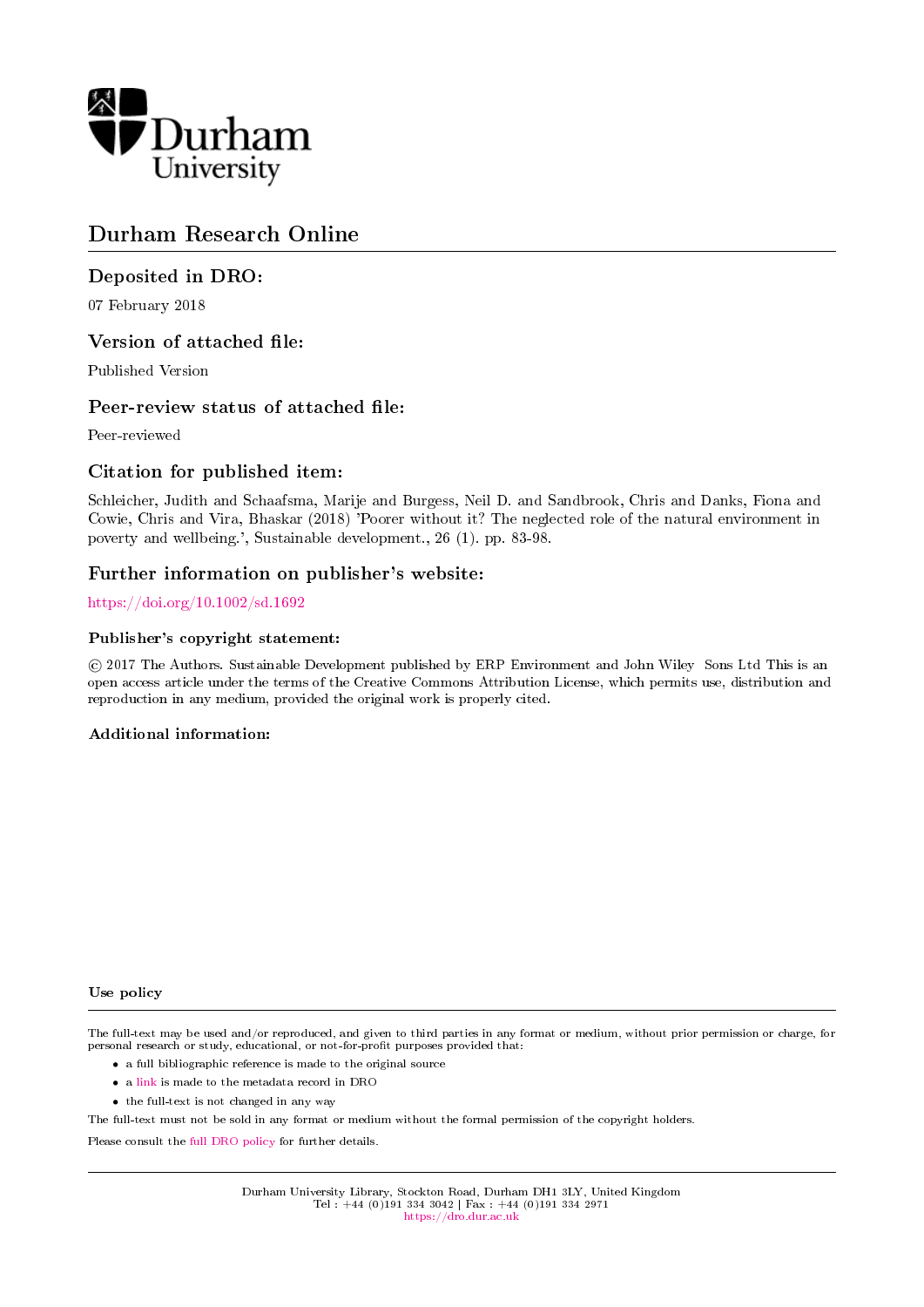# Poorer without It? The Neglected Role of the Natural Environment in Poverty and Wellbeing

Judith Schleicher,<sup>1,2\*</sup> Marije Schaafsma,<sup>3</sup> Neil D. Burgess,<sup>1</sup> Chris Sandbrook,<sup>1,2</sup> Fiona Danks,<sup>1</sup> Chris Cowie<sup>4</sup> and Bhaskar Vira<sup>2</sup>

 $1$ UN Environment World Conservation Monitoring Centre, Cambridge, UK

 $^2$ Department of Geography, University of Cambridge, Cambridge, UK

 $^3$ Geography and Environment, University of Southampton, Southampton, UK

4 Department of Philosophy, University of Cambridge, Cambridge, UK

## ABSTRACT

The relationship between sustainable development's prime goal, human wellbeing, and the natural environment has been narrowly conceived. This paper focuses on the possibility and the implications of treating the natural environment as a 'constituent', or internal element, of the concepts of wellbeing and poverty, as opposed to a 'determinant', or instrumental, external factor. Our review of philosophical accounts and conceptual frameworks of wellbeing and poverty suggests that treating the environment as a constituent element is philosophically sound, conceptually robust and empirically grounded. We argue that failing to consider these missing environmental aspects can result in an incomplete capturing of the multiple dimensions of wellbeing and poverty, and their underlying drivers. This broader framing of the environment– wellbeing relationship has the potential to inform a new generation of individual level wellbeing and poverty indicators, creating measures of multidimensional poverty that reflect the broadened scope ambitiously articulated in the Sustainable Development Goals. Copyright © 2017 The Authors. Sustainable Development published by ERP Environment and John Wiley & Sons Ltd

Received 13 February 2017; revised 20 April 2017; accepted 5 May 2017

Keywords: sustainable development; natural environment; multidimensional poverty; human wellbeing; ecosystem services; nature

#### Introduction

T HE PURSUIT OF HUMAN WELLBEING IS ONE OF THE PRIMARY GOALS FOR SOCIETY AND SUSTAINABLE DEVELOPMENT (HELNE AND Hirvilammi, 2015). Consequently, wellbeing is a main focus of public policies and interventions that are high on the international development agenda, as articulated through the adoption of the Sustainable Development Goals (SDGs) in September 2015. The SDGs, which represent more comprehensive

\*Correspondence to: Judith Schleicher, Department of Geography, University of Cambridge, Cambridge, UK. E-mail: judith.schleicher@geog.cam.ac.uk

This is an open access article under the terms of the [Creative Commons Attribution](http://creativecommons.org/licenses/by/4.0/) License, which permits use, distribution and reproduction in any medium, provided the original work is properly cited.

Copyright © 2017 The Authors. Sustainable Development published by ERP Environment and John Wiley & Sons Ltd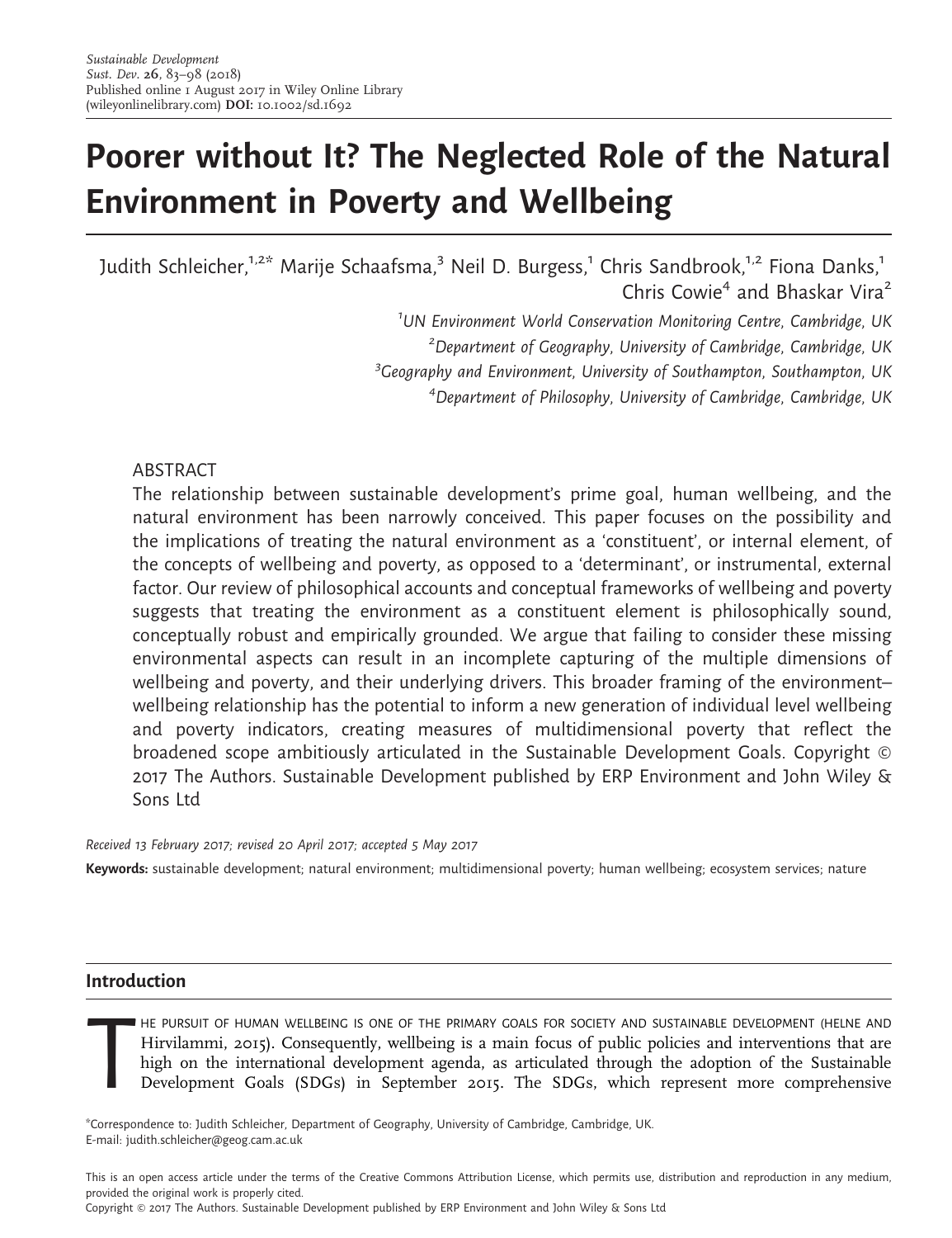ambitions than the Millennium Development Goals, arguably promote better integration of the environmental, economic and social pillars of sustainable development (Le Blanc, 2015). As such, the first SDG aims to eradicate poverty in all its forms and explicitly mentions the need to provide equal access to, and control over, natural resources to all, and to reduce the exposure of the poor to climatic and environmental hazards. This goal highlights the growing recognition that a holistic understanding of poverty, in all its dimensions, requires an appreciation of the importance of nature and ecosystem services (ES). There has been a parallel emphasis within the environmental policy community on understanding the multifaceted links between people's livelihoods and the natural environment (Mebratu, 1998; WCED, 1987), more recently often expressed in the form of ES (Díaz et al., 2015a; MA, 2005; TEEB, 2010).

In recent years, the importance and complexity of the links between the natural environment and human wellbeing have been increasingly stressed in the development, environment and sustainability literatures (Daw et al., 2016; Helne and Hirvilammi, 2015; Hopwood et al., 2005; Mace, 2014). However, the percolation of these ideas into international development policy circles and the incorporation of environmental aspects into mainstream poverty alleviation strategies have been more limited for various reasons (Bojö et al., 2004; Nunan et al., 2012; Vira, 2015). This has implications for the development of effective policies and interventions for society and the environment. Failing to consider environmental aspects of, and links with, human wellbeing and poverty may have led to an incomplete capturing of wellbeing and poverty, and their underlying drivers and mechanisms. Consequently, the identification of the poor, and an understanding of what makes them poor, risks being incomplete, thereby posing a challenge to addressing poverty adequately in development and poverty alleviation strategies. Furthermore, in some instances, mainstream development projects put forward in the name of poverty alleviation and development may result in environmental degradation, and have negative impacts on poverty (e.g. Shrivastava and Kothari, 2012). The trade-offs involved, and potential for synergies, in meeting development and conservation goals have been extensively debated in the literature (e.g. Adams et al., 2004). Damage to natural ecosystems from development projects can undermine people's livelihood bases, cultural identity and sense of belonging, and can thereby exacerbate human deprivations (Anguelovski and Martinez Alier, 2014). Recent work has reiterated the need for interdisciplinary approaches and better integration of the insights gained from environmental, sustainability and poverty literatures to further understand the synergies and trade-offs between these agendas (Agarwala et al., 2014; Milner-Gulland et al., 2014; Helne and Hirvilammi, 2015) and to develop better-informed development policies.

At least three main issues may have hindered this integration. First, the natural environment, human wellbeing and poverty are understood and referred to in many different ways, without a consensus on how to define these concepts<sup>1</sup> (Milner-Gulland *et al.*, 2014; Ruggeri-Laderchi *et al.*, 2003). This is in part because these concepts are experienced and conceived in diverse ways by different people (e.g. Misturelli and Heffernan, 2011). In addition, the concepts themselves and the approaches for measuring them are evolving. While initially unidimensional (monetary) approaches dominated poverty indicators (Ruggeri-Laderchi et al., 2003), wellbeing and poverty are now widely conceived as multidimensional (Alkire, 2007). Second, the main framing of the environment–wellbeing relationship in the global North has evolved, from an initial focus on environmental protection and biodiversity conservation as independent goals from the pursuit of human wellbeing and poverty alleviation, to seeing the environment as an input to wellbeing (MA, 2005; Mace, 2014). Third, the empirical relationships between the environment and wellbeing are not yet well understood. Discussions continue over the precise pathways through which ecosystem functions and different components of biodiversity affect human wellbeing. Indeed, synergies, trade-offs and independent relationships have been found between types of ES and different aspects of wellbeing (Bennett et al., 2015; Howe et al., 2014; Suich et al., 2015).

Behind these empirical assessments lie conceptual differences in how human wellbeing and the natural environment are seen to relate to one another. To advance our understanding of the environment–wellbeing

<sup>&</sup>lt;sup>1</sup>Without going into the definitional subtleties entailed in these different terms, here we refer to (1) human wellbeing as a multidimensional concept that aims to capture diverse ideas about what a good life is, (2) poverty as multidimensional deprivations or disadvantages that prevent people from attaining a certain level of wellbeing and (3) the natural environment as a multidimensional concept of the non-human physical environment, landscapes and ecosystems, including the living and non-living components; we exclude the human-built environment from this definition, but include humanmodified and non-human-modified systems, as well as both inhabited and uninhabited places. We further recognize that physical and sociocultural environments intersect, and these intersections vary across philosophies and cultures (Dunlap and Catton, 1983).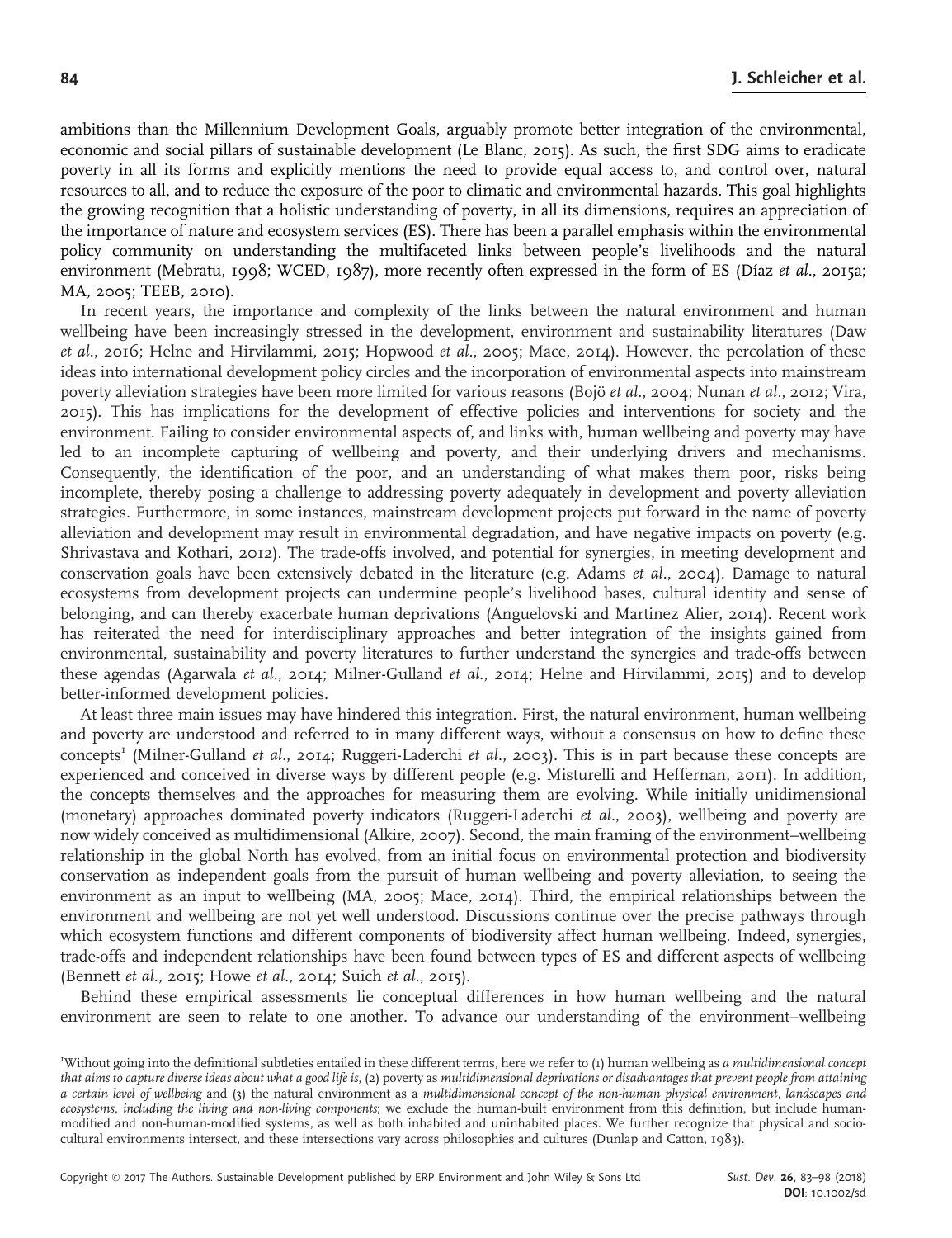relationship, here we draw attention to the distinction between accounts that treat the natural environment as a 'determinant' of human wellbeing and poverty, and those that treat the environment as a 'constituent' element of these concepts (Dasgupta, 2001). Much of the ES literature has treated ES and the natural environment as a determinant, instrumental factor or external driver, which can influence human wellbeing in both positive and negative ways (MA, 2005; TEEB, 2010). However, alternative wellbeing accounts may conceive of the natural environment as being a 'constituent' aspect of the concept of human wellbeing itself (Dasgupta, 2001). In these accounts, the natural environment is understood as internal to, or part of, how human wellbeing and poverty are defined. This can be as a sub-component or as a stand-alone component or dimension that is a constituent of the concepts of wellbeing and poverty (Smith et al., 2013; Stiglitz et al., 2009; Summers et al., 2012).

In this paper, we focus on the choice and implications of treating the natural environment as a 'constituent' and/or a 'determinant' of wellbeing and poverty. This conceptual distinction has not been addressed in existing reviews of frameworks that link the natural environment and wellbeing or poverty (Agarwala et al., 2014; Fisher et al., 2013; King et al., 2014). More specifically, we aim to address the question of whether there is a philosophical and conceptual basis for treating the natural environment as a constituent of wellbeing and poverty. This leads to important questions about how wellbeing and poverty accounts should treat the natural environment, what the conceptual basis for such a treatment might be and what, specifically, such an extended wellbeing account would include. Following Dolan and Metcalfe (2012), we suggest that such a wellbeing account should be theoretically rigorous (grounded in philosophical theories), policy relevant (socially and politically acceptable and understood) and empirically robust (practically measurable). In the subsequent sections of this paper, we will therefore in turn (1) discuss philosophical, political and practical considerations influencing the choice over whether to treat the natural environment as a constituent or determinant of wellbeing and poverty, (2) review key existing conceptual frameworks of wellbeing and poverty, and how they incorporate the environment, and (3) discuss the practical implications of this expanded understanding of the relationship between the natural environment and wellbeing for policy and future research.

## Wellbeing Accounts and Conceptual Frameworks

Whether the natural environment is considered to be a determinant or a constituent element of the concepts of wellbeing and poverty is dependent on individual and societal values, beliefs, attitudes and worldviews. Large bodies of literature have gone into discussing these relationships, providing perspectives from psychology, political science, environmental philosophy, ethics and anthropology, among others (e.g. Callicott, 1984; Langton, 2007; O'Neil, 1992). In this section we will highlight some key aspects in this discussion. We will first consider the treatment of the natural environment in contemporary philosophical theories. Second, we will draw on a number of alternative philosophical approaches and worldviews, which address the role of the environment beyond its determinant contribution to wellbeing. Third, we will discuss political and practical issues associated with the implementation of these conceptual ideas, emphasizing the need to be conscious of power dynamics and political economy considerations in the choice of wellbeing indices and measures.

## Contemporary Philosophical Accounts of Wellbeing and the Natural Environment

The philosophical account of wellbeing that underpins one's values, beliefs and worldview has important implications for the role of the natural environment in human wellbeing, and is therefore worth exploring further. In contemporary analytical philosophy, a person's wellbeing is most commonly understood as what is good for that person (Crisp, 2015) and it is one of the fundamental topics in moral philosophy. The three main broad philosophical theories of human wellbeing, initially highlighted by Parfit (1984), are particularly relevant in this respect. This 'tripartite' division includes (1) hedonism, (2) desire fulfilment or satisfaction and (3) objective list theories.

To understand the positioning of the environment in these theories, we first briefly summarize their key principles. Hedonism conceives of wellbeing in terms of the balance of an individual's pleasures and pains. Therefore, hedonistic theories contend that one's life goes well to the extent that one experiences a surplus of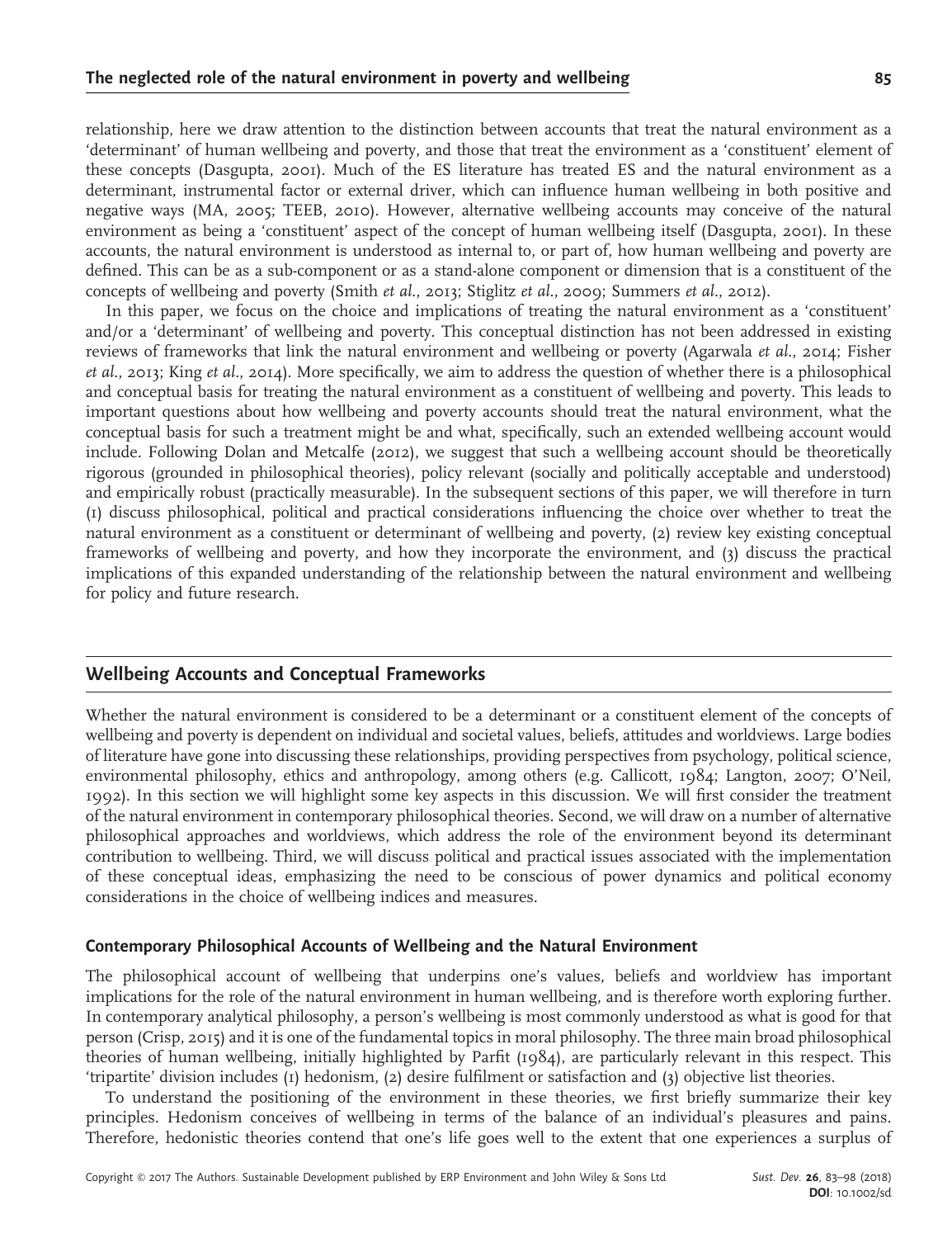pleasure over pain. What constitutes pleasure and pain is up to the individual, be it contentment or joy, and is often thought of as sensations characterized by their intensity and duration (Bentham, 1789).

For desire satisfaction theories, which are widely adopted in mainstream development studies (Dolan et al., 2006), a person's wellbeing depends on the satisfaction of one's desires, preferences or wants (Griffin, 1986; see Schulz, 2015, for a discussion of the distinction between these), rather than on experiencing net pleasure. Consequently, from this point of view wellbeing is a matter of attaining one's desires, with the detailed content of the desire(s) being determined by the possessor.

According to 'objective lists' theories (e.g. Nussbaum, 1992; Sen, 1985), wellbeing consists in obtaining a set of 'objective' goods, which in combination constitute wellbeing. These theories therefore contend that a list of certain goods can be defined that are widely regarded as good for people and are worthwhile pursuits, such as good health, education, friendships and material comforts. A person's wellbeing depends on meeting certain items on the list, independent of what the person thinks or feels about them – in contrast to hedonistic and desire satisfaction accounts, which are based on personal experience or preferences.

The tripartite division has important implications for whether the natural environment can be considered as a constituent or a determinant of wellbeing. Although maximizing net pleasure and meeting one's desires may be contingent on, and influenced by, other factors, such as good health and the quality of the surrounding natural environment, these influencing factors remain external to the core account of wellbeing in hedonistic and desire satisfaction theories. For objective list theories, however, the natural environment can be listed as an objective good that is a constituent element and helps define the concept of wellbeing in these philosophical accounts. The environment therefore plays a determinant role in hedonistic and desire satisfaction perspectives, while for objective lists theories it can be conceived as both a constituent and determinant of wellbeing.

#### Alternative Approaches to a Determinant Role of the Environment

Besides the mainstream contemporary philosophical theories, there are alternative views to a purely determinant role for the natural environment in relation to wellbeing. One possible avenue emerges from adopting a virtueethical tradition within moral philosophy. Hill, for instance, argues that 'a person's attitude toward nature may be importantly connected with virtues or human excellences' (1983, p. 221). This opens up the possibility that an appropriate attitude toward the natural environment may be constitutive of the good life. Indeed, Hill seems to take this possibility seriously when he writes that 'a proper valuing of natural environments is essential to a broader human virtue that we might call "appreciation of the good"' (2006, p. 331).

Furthermore, the environmental ethics literature has long debated the instrumental and intrinsic (or final) values of nature. Theories that value nature only for its instrumental value and contribution to human wellbeing tend to have a different view of the relationship between people and the environment than those that also acknowledge the intrinsic value of nature: the standpoint that nature has value in itself, even without people (Craig et al., 1993; Hedlund-de Witt, 2012; Trainor, 2006). Instrumental values are more often associated with anthropocentric worldviews, whilst intrinsic values tend to be associated with more holistic perspectives, such as biocentric (putting living individuals central) and ecocentric (putting ecosystems central, including non-living components; e.g. deep ecology) worldviews. These worldviews in turn influence how wellbeing is understood (Hedlund-de Witt et al., 2014) and what societal changes are perceived necessary (Hopwood et al., 2005).

In anthropocentric approaches (particularly those with a more individualistic ethic), relationships between humans, the environment and/or other beings are assessed according to their impact on individuals (Deneulin, 2014). Alternative anthropocentric approaches recognize that interpersonal relationships are constitutive of human life, and focus more on the social context that inextricably links people, and on collective aspects of wellbeing (e.g. Cloutier and Pfeiffer, 2015). Others have extended this thinking to emphasize the importance of relationships with the natural environment (Deneulin, 2014), including recognizing the interconnectedness between wellbeing and healthy ecosystems (Helne and Hirvilammi, 2015). Chan et al. (2016) consider the relationship between people and nature to give rise to another category of the value of nature, namely relational values. The sense of relational embeddedness in the environment captures something that is fundamentally constitutive of the human condition (Larson et al., 2013).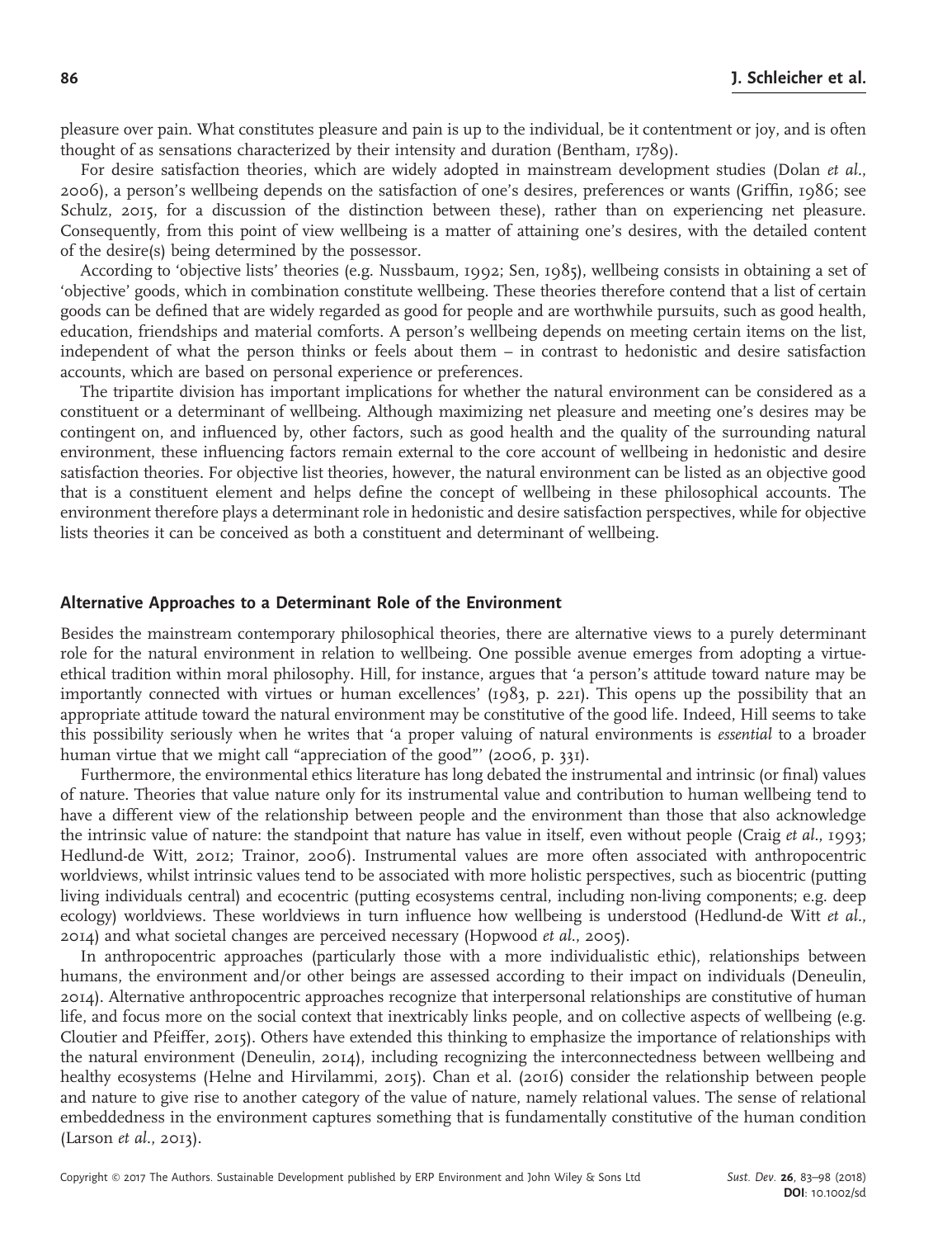#### The neglected role of the natural environment in poverty and wellbeing and states of the state of  $\frac{87}{100}$

Similarly, some worldviews adopt more holistic approaches to understanding and characterizing relationships between humans, and between humans and the environment. The Southern African concept of Ubuntu, for example, refers to humanness or humanity towards others, and hence has a more explicit emphasis on relational values, collective wellbeing and the connectedness between human beings (Le Grange, 2012). While most contemporary anthropocentric discussions of wellbeing are based on a distinct self, Buddhist philosophy contends that there is no such thing as a self or a person with a distinct identity through time. Instead, the self is nothing but 'a causally related series of impermanent mental and physical elements or aggregates' (Gowans, 2003, p. 6). The concept of selflessness lies at the very heart of Buddhist enlightenment. Such approaches extend the notion of wellbeing to other beings, at times implicitly treating the natural environment as a constituent element of the non-self-regarding concept of wellbeing. Similarly, in certain Amazonian and Central African traditions, humans and other beings are perceived as being intrinsically interconnected, as humans can change into animals and vice versa. In the Andean indigenous traditions, the Inca deity of Pachamama, meaning Mother Earth or World Mother, is the fertility goddess presiding over planting and agricultural harvest. La Pachamama symbolizes the interconnectedness of humans with nature. In 2008, Ecuador famously became the first country in the world to recognize the rights of nature explicitly in its constitution (Gudynas, 2009), suggesting that these environmental worldviews can be converted into practical ways of operationalizing collective and society-wide perspectives on wellbeing. Such worldviews may include all aspects of the natural environment as constituent elements of wellbeing. These worldviews are also compatible with the theoretical position that defines wellbeing in relation to objective lists, albeit based on principles and value systems that are often very culturally specific and locally defined.

#### Practical and Political Considerations

There are various interrelated practical and political considerations that may influence the choice of the philosophical account one adopts in a particular context, and its positioning of the natural environment vis-à-vis human wellbeing and poverty. This choice can depend on the specific purpose for which wellbeing and poverty are being conceptualized. For example, if the objective is to identify and understand the factors leading to poverty or wellbeing, a conceptual framework might focus on capturing all the components that constitute wellbeing or poverty, and all the external factors that influence them. If the aim is to measure poverty or wellbeing, considerations associated with the ease of measurement and data availability are likely to influence how wellbeing and poverty are defined and measured.

Similarly, if comparisons across people and places are to be conducted, such as cross-country or cross-regional comparisons, ensuring that meaningful and comparable data are available or can be collected has to be taken into account. Consequently, the components that are included in a wellbeing or poverty framework may be shaped by data constraints. Indeed, data availability has repeatedly been referred to by parties when making a case for or against specific indicators proposed to track the progress of the SDGs (UN, 2015a). A comparative perspective is also important for meeting donor demands and complying with international treaties and targets, such as the SDGs (UN, 2015b).

Furthermore, it is important to recognize the role that politics and power dynamics play in how the natural environment, wellbeing and poverty are experienced, defined and measured. The social context influences an individual's experience of wellbeing, including the complex set of formal and informal institutions that mediate the differential access to, and rights over, the environment people have (Leach *et al.*, 1999). Far from being neutral, the above mentioned technical and practical decisions are embedded within unequal distributions of power that influence the choice of conceptual framework, the measures adopted and the indicators being monitored. It is therefore necessary to consider the political economy of knowledge in environment and development policy communities that underpins these choices. Who has a say in these decisions, in whose interests are they being taken and for what purpose? What does the choice of particular indicator reveal, and what does it occlude? How might certain indicators privilege the interests of particular actors over those of others? For example, in the field of avoided carbon emissions from forestry activities, it has been argued that the process for measuring, reporting and verifying avoided emissions creates conditions in which particular types of land management practice are favoured and others disfavoured, in ways that suit the interest of international consultants and national elites over those of local actors (Leach and Scoones, 2013). We highlight these political considerations to signal the need to be cognisant of these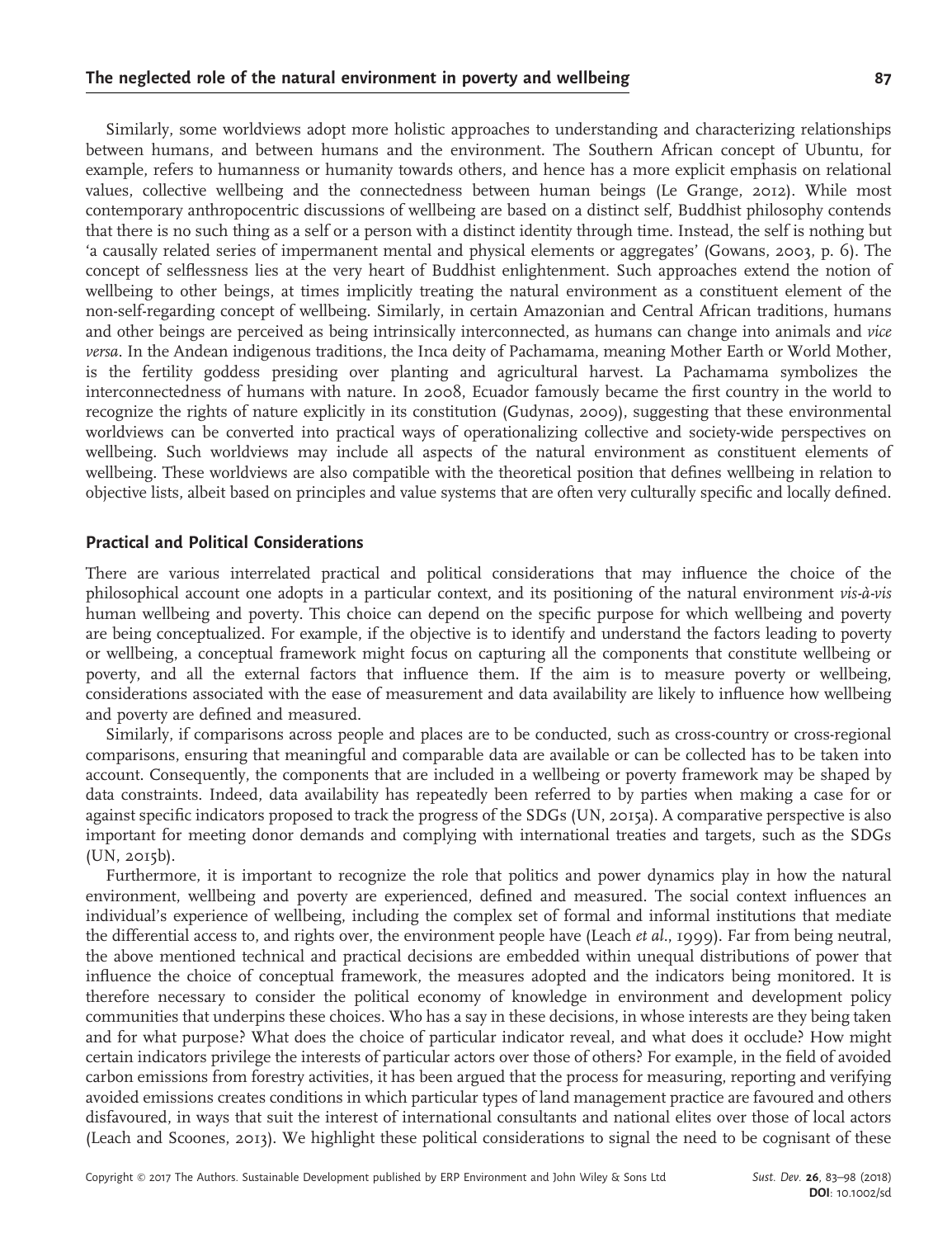wider knowledge–policy contexts. The choice of specific wellbeing frameworks will inevitably involve compromises necessary due to the associated technical and practical challenges, and the interrelated power dynamics that shape the context for which measures are being developed.

#### Review of Wellbeing and Poverty Frameworks

We now turn to our second objective, to review key human wellbeing and poverty frameworks that are relevant to characterize the role of the natural environment in relation to wellbeing and poverty. Based on the discussion and expert judgement of the author team, and informed by relevant recent review papers (Agarwala et al., 2014; Fisher et al., 2013; King et al., 2014), we selected what we considered the most influential wellbeing and poverty conceptual frameworks (as detailed in Table 1) that have been used in environmental and development literatures, or adopted in relevant international policy circles. We decided to include conceptual frameworks that deal with human wellbeing or poverty without an explicit focus on the natural environment, but are particularly relevant to this debate. We excluded conceptual frameworks that only cover the natural environment without making explicit links to human wellbeing or poverty (e.g. Rounsevell et al., 2010). In contrast to previous studies (Agarwala et al., 2014; Fisher et al., 2013), our review was restricted to conceptual frameworks and did not interrogate entire bodies of literature or communities of practice (e.g. political ecology), concepts (e.g. vulnerability, resilience) and indices that have been constructed for the measurement of poverty or wellbeing (e.g. Happy Planet Index). We compared the resulting 12 conceptual frameworks (see Table 1) against a list of evaluation criteria. These criteria were chosen and refined through a deliberative process during a series of discussion meetings within the multidisciplinary author team, and were informed by previous comparisons of wellbeing and/or poverty frameworks (Agarwala et al., 2014; Fisher et al., 2013; Nunan, 2015; Ruggeri-Laderchi et al., 2003). In addition, the lists of frameworks and criteria were discussed and scrutinized during a workshop, organized to discuss these issues and attended by 13 experts. This provided some external validation of our choices. The final list included criteria on definitions, philosophical accounts, the wellbeing–environment relationship and the purpose of the conceptual frameworks. These were judged most relevant to the comparison of the different frameworks concerning the wellbeing– environment relationship.

Table 1 captures the main findings of the review and summarizes our comparison of key frameworks. The review once again establishes the large variety of conceptual approaches for wellbeing and poverty, and of the understanding of environment–wellbeing relationships. With regards to defining the concepts, it is noteworthy that two of the reviewed frameworks do not provide an explicit definition of wellbeing or poverty. Even more frameworks (six) do not define the concepts of the natural environment, ES or nature. Furthermore, six of the frameworks do not specify in detail which philosophical account underpins their work. Finally, two of the frameworks do not make explicit whether the natural environment is treated as a constituent or determinant of the notion of wellbeing or poverty.

The objective list theory is the most widely adopted philosophical account among the reviewed frameworks, but the constituent dimensions of wellbeing (i.e. the items on that list) vary. Its widespread use may be because the objective list theory lends itself to breaking wellbeing and poverty down into constituent components, and hence can facilitate the development of indicators to measure these concepts. Only one framework, the income-based approach (Ravallion, 1996), adheres to the desire satisfaction theory. In addition, some conceptual frameworks adopt a mixture of philosophical accounts spanning objective lists and subjective notions of wellbeing (Scoones, 1998; Gough and McGregor, 2007; Stiglitz et al., 2009). Moreover, not all of the frameworks are explicit about the philosophical underpinning of the subjective notion of wellbeing adopted (Table 1).

With regards to the positioning of the environment as either a constituent or determinant, the majority of frameworks that mention an environment–wellbeing relationship treat the environment as a determinant of wellbeing (six out of nine). This is despite the fact that the objective list theory, which could accommodate environment as a constituent aspect of wellbeing, is the most widely adopted philosophical account among the reviewed frameworks. Among the three frameworks that treat the environment as a constituent, only the Sarkozy Commission (Stiglitz et al., 2009) explicitly attributes to the environment as a whole the status of being a distinct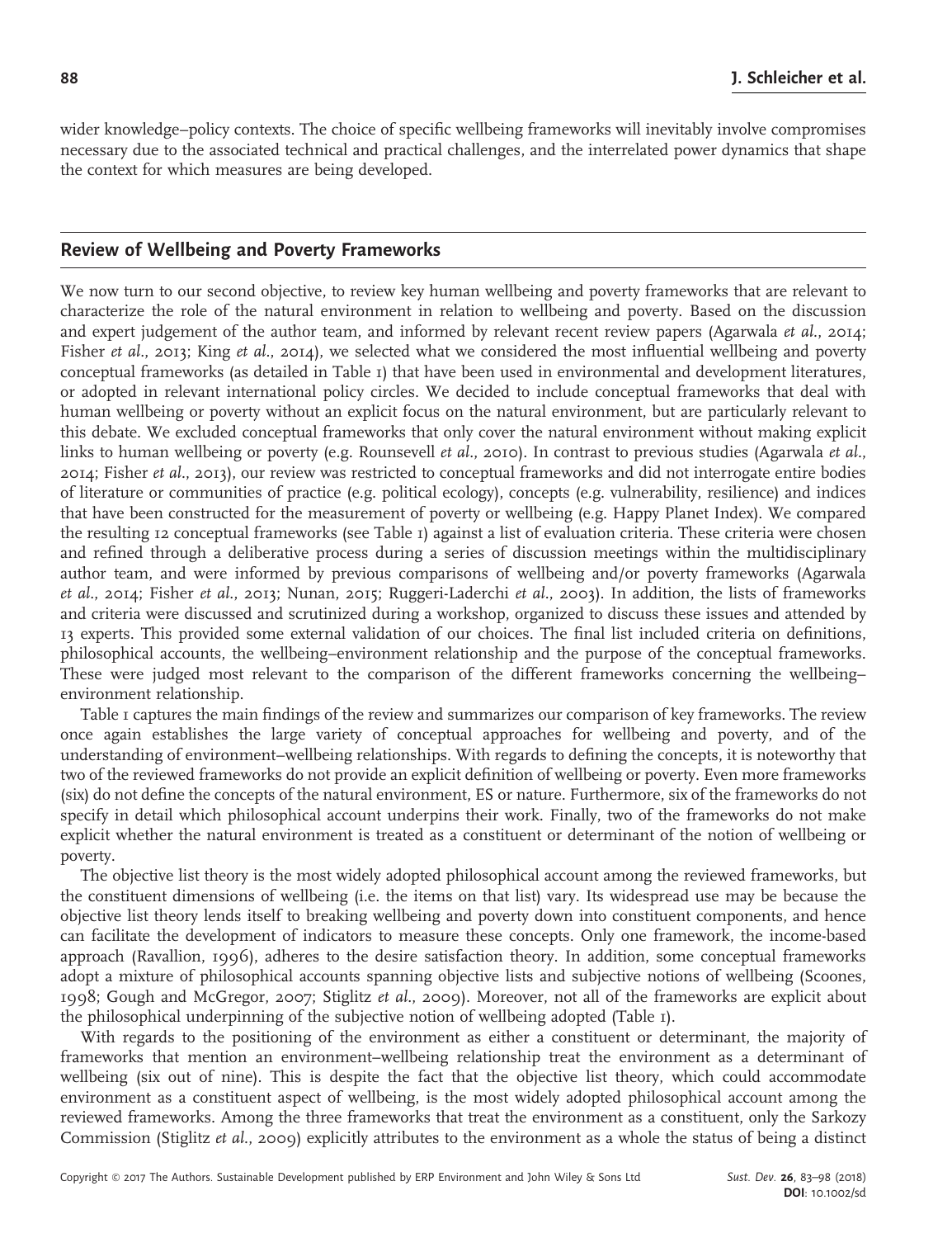|                                                                 | approach<br>Sen's capability                                                                                                                                                                                                                                                 | Nussbaum's capability approach                                                                                                                                                                                                                                               | Income-based approach                                                                                                                                                   | Basic needs                                                                                                                                                 |
|-----------------------------------------------------------------|------------------------------------------------------------------------------------------------------------------------------------------------------------------------------------------------------------------------------------------------------------------------------|------------------------------------------------------------------------------------------------------------------------------------------------------------------------------------------------------------------------------------------------------------------------------|-------------------------------------------------------------------------------------------------------------------------------------------------------------------------|-------------------------------------------------------------------------------------------------------------------------------------------------------------|
| poverty or related concepts<br>Definition of wellbeing,         | substantive freedoms to choose a life<br>one has reason to value (i.e. perform<br>beings that one values). Capabilities<br>are a set of achievable functionings.<br>functionings, which are doings or<br>Poverty as a deprivation of basic<br>capabilities; capabilities are | substantive freedoms to choose a life<br>one has reason to value (i.e. perform<br>beings that one values). Capabilities<br>are a set of achievable functionings.<br>functionings, which are doings or<br>Poverty as a deprivation of basic<br>capabilities; capabilities are | correlated with other dimensions of<br>$\epsilon$<br>Income/expenditure as sufficiently<br>Measured as people living below<br>certain monetary income line.<br>poverty. | Basic needs as goals that must be<br>preconditions for participation in<br>achieved if any individual is to<br>achieve any other goal, i.e.<br>social life. |
| Wellbeing account'                                              | Objective list.                                                                                                                                                                                                                                                              | Objective list.                                                                                                                                                                                                                                                              | Desire theory.                                                                                                                                                          | Objective list.                                                                                                                                             |
| environment, ES or related<br>Definition of nature,<br>concepts | allocation and social responsibility or<br>as resource<br>Not explicit. The environment is<br>problems.<br>mentioned as a resource, and<br>environmental issues<br>environmental ethics                                                                                      | Animals, plants and the world of<br>nature.                                                                                                                                                                                                                                  | n.a.                                                                                                                                                                    | n.a.                                                                                                                                                        |
| environment, nature and/or<br>Distinction made between<br>ΕŜ    | Not explicit.                                                                                                                                                                                                                                                                | Not explicit.                                                                                                                                                                                                                                                                | n.a.                                                                                                                                                                    | n.a.                                                                                                                                                        |
| Environment-wellbeing<br>relationship <sup>2</sup>              | Determinant.                                                                                                                                                                                                                                                                 | Sub-component and dimension.                                                                                                                                                                                                                                                 | Determinant.                                                                                                                                                            | Excluded.                                                                                                                                                   |
| environment-wellbeing<br>Description of the<br>relationship     | conditions that can affect the use of<br>as one of the<br>factors that can affect income, and<br>income to generate wellbeing<br>Environment is listed<br>outcomes.                                                                                                          | dimensions: being able to live with<br>animals, plants and the world of<br>Other species' as one of the 10<br>concern for and in relation to<br>nature.                                                                                                                      | Natural resources as a potential<br>input to production.                                                                                                                | n.a.                                                                                                                                                        |
| Stated purpose of<br>framework                                  | choose a life one has reason to value.<br>what is meant<br>opportunities that people have to<br>by wellbeing/capabilities and<br>multidimensional nature of<br>wellbeing; considers the<br>development; highlights<br>Broaden thinking of                                    | requirements of a life with dignity<br>justice, as items that governments<br>and has a legal/political focus on<br>Identify capabilities as central<br>must provide.                                                                                                         | Measuring poverty headcount.                                                                                                                                            | particularly in education and health.<br>Focus development strategies on<br>satisfaction of some elementary<br>needs of the whole population,               |
| Main references                                                 | Sen, 1999                                                                                                                                                                                                                                                                    | Nussbaum, 2000                                                                                                                                                                                                                                                               | Ravallion, 1996                                                                                                                                                         | Streeten et al., 1981                                                                                                                                       |
|                                                                 |                                                                                                                                                                                                                                                                              |                                                                                                                                                                                                                                                                              |                                                                                                                                                                         |                                                                                                                                                             |

(Continue)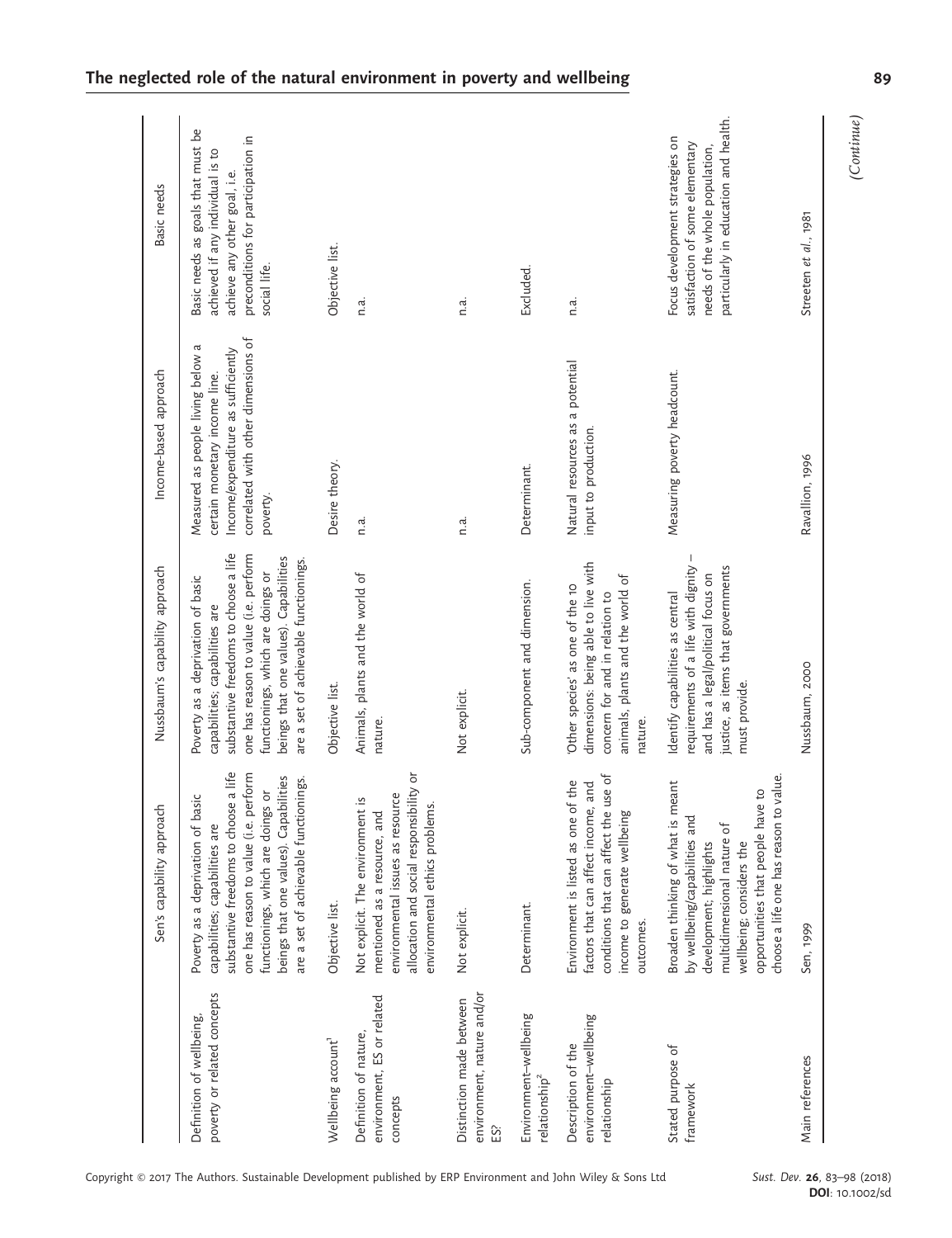|                                                                 | Sustainable Livelihoods Approach                                                                                                                                                                                                                                                                                       | 3D Wellbeing/WeD framework                                                                                                                                                                                                                           | Quality of life (QOL)                                                                                                                                                                                                                         | Voices of the Poor                                                                                                                                                                                                                                            |
|-----------------------------------------------------------------|------------------------------------------------------------------------------------------------------------------------------------------------------------------------------------------------------------------------------------------------------------------------------------------------------------------------|------------------------------------------------------------------------------------------------------------------------------------------------------------------------------------------------------------------------------------------------------|-----------------------------------------------------------------------------------------------------------------------------------------------------------------------------------------------------------------------------------------------|---------------------------------------------------------------------------------------------------------------------------------------------------------------------------------------------------------------------------------------------------------------|
| Definition of wellbeing, poverty<br>or related concepts         | of wellbeing; this can allow people to<br>Adopts Sen's capability approach and<br>refers to Chambers' (e.g. 1997) notion<br>outcome criteria important to them,<br>happiness, material concerns, stress,<br>vulnerability, power and exclusion.<br>define the sustainable livelihood<br>such as self-esteem, security, | material, relational and subjective;<br>defined and achieved but socially<br>aiming towards human progress.<br>concepts with three dimensions,<br>constructed, constituted within<br>political and cultural context,<br>Wellbeing as an individually | No explicit definition of QOL, but<br>constituted of several 'domains'.<br>operationalized as being                                                                                                                                           | and bad life that can be described<br>Wellbeing/illbeing seen as good<br>recognizing their individual and<br>in five or 10 dimensions, while<br>location-specific nature.                                                                                     |
| Wellbeing account <sup>1</sup>                                  | Objective list and subjective notions<br>(not explicit which).                                                                                                                                                                                                                                                         | Objective list and subjective/self-<br>evaluative notion.                                                                                                                                                                                            | Not explicit, but seems to imply<br>objective list.                                                                                                                                                                                           | Not explicit, but seems to imply<br>objective list.                                                                                                                                                                                                           |
| environment, ES or related<br>Definition of nature,<br>concepts | soil, water, air, genetic resources) and<br>capital as natural resource stocks (e.g.<br>sinks) giving rise to resource flows and<br>environmental services (e.g. pollution<br>Not explicit; but refers to natural<br>services for livelihoods.                                                                         | Not explicit.                                                                                                                                                                                                                                        | Not explicit.                                                                                                                                                                                                                                 | Not explicit.                                                                                                                                                                                                                                                 |
| environment, nature and/or ES?<br>Distinction made between      | Not explicit.                                                                                                                                                                                                                                                                                                          | Not explicit.                                                                                                                                                                                                                                        | Not explicit.                                                                                                                                                                                                                                 | Not explicit.                                                                                                                                                                                                                                                 |
| Environment-wellbeing<br>relationship <sup>2</sup>              | Not explicit, but seems to imply<br>determinant.                                                                                                                                                                                                                                                                       | Sub-component or dimension.                                                                                                                                                                                                                          | Excluded.                                                                                                                                                                                                                                     | Determinant (and possibly sub-<br>component)                                                                                                                                                                                                                  |
| environment-wellbeing<br>Description of the<br>relationship     | strategies in a given context to lead to<br>wellbeing outcomes; people may also<br>institutional processes and livelihood<br>Natural capital seen as a livelihood<br>resource that interacts with<br>wellbeing<br>define their own<br>dimensions.                                                                      | Environmental quality as material<br>indicator.                                                                                                                                                                                                      | n.a.                                                                                                                                                                                                                                          | water quality, environment hazards &<br>vulnerability), but not explicit if these<br>are determinants or sub-components<br>dimensions of wellbeing/illbeing (e.g.<br>Different environmental aspects<br>mentioned under the different<br>of these dimensions. |
| Stated purpose of framework                                     | people achieve (or fail to achieve)<br>Provide 'a holistic and integrated<br>sustainable livelihoods' (Scoones,<br>view of the processes by which<br>1998, p. 13).                                                                                                                                                     | Understanding of how poverty is<br>created and reproduced through<br>interaction of the three<br>dimensions.                                                                                                                                         | domains and to other measures of<br>determine if headings of QOL in<br>Propose a specific number and<br>empirical relationship between<br>seven domains; determine the<br>iterature can be grouped into<br>scope of domains of QOL;<br>a<br>O | around the world, identify common<br>wellbeing/illbeing for poor people<br>explore the priorities of the poor.<br>dimensions of wellbeing/illbeing<br>and cross-cutting problems that<br>keep people trapped in poverty;<br>Understand what constitutes       |
| Main references                                                 | Conway, 1991;<br>Chambers and<br>Scoones, 1998                                                                                                                                                                                                                                                                         | McGregor and Sumner, 2010;<br>Gough and McGregor, 2007;                                                                                                                                                                                              | Cummins, 1996; Schmidt and<br>Bullinger, 2007                                                                                                                                                                                                 | Narayan et al., 1999, 2000                                                                                                                                                                                                                                    |

(Continue)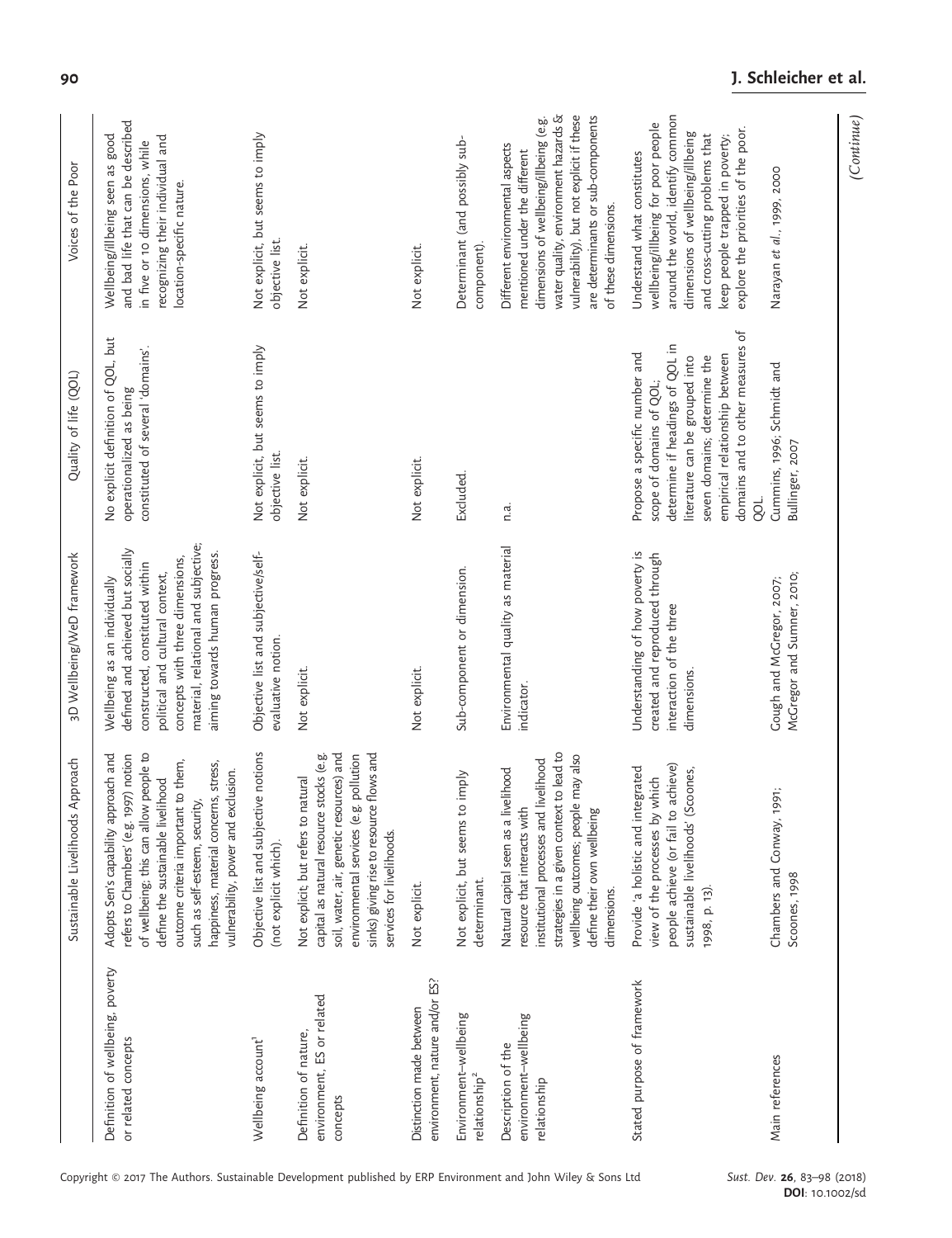|                                                                 | Duraiappah's framework                                                                                                                                                                                                                        | Sarkozy Commission                                                                                                                                                                                                                                                                 | Millennium Ecosystem<br>Assessment                                                                                                                                                                                                                                                                    | IPBES Conceptual Framework                                                                                                                                                                                                                                                                                                       |
|-----------------------------------------------------------------|-----------------------------------------------------------------------------------------------------------------------------------------------------------------------------------------------------------------------------------------------|------------------------------------------------------------------------------------------------------------------------------------------------------------------------------------------------------------------------------------------------------------------------------------|-------------------------------------------------------------------------------------------------------------------------------------------------------------------------------------------------------------------------------------------------------------------------------------------------------|----------------------------------------------------------------------------------------------------------------------------------------------------------------------------------------------------------------------------------------------------------------------------------------------------------------------------------|
| Definition of wellbeing, poverty<br>or related concepts         | No explicit definition of wellbeing, but<br>determinants that are closely linked to<br>comprising 10 key constituents and/or<br>ecosystems.                                                                                                   | (present & future) and insecurity.<br>Wellbeing or quality of life seen<br>as multidimensional comprising<br>material living standard, health,<br>and relationships, environment<br>governance, social connections<br>education, political voice and<br>nine dimensions, including | ecological circumstances; poverty<br>health, good social relations and<br>reflects geography, culture and<br>material, freedom and choice,<br>constituents, including basic<br>security; how experienced<br>is at the opposite end of<br>Wellbeing has multiple,<br>situation-dependent<br>continuum. | wellbeing and refers to a fulfilled<br>includes material, immaterial and<br>cultural identity and freedom of<br>state of groups and individuals<br>dependent, multidimensional<br>Good quality of life includes<br>livelihood security, health,<br>spiritual components, e.g.<br>life, which is a context-<br>choice and action. |
| Wellbeing account <sup>1</sup>                                  | Not explicit.                                                                                                                                                                                                                                 | Objective list & subjective notion.                                                                                                                                                                                                                                                | Not explicit.                                                                                                                                                                                                                                                                                         | Not explicit.                                                                                                                                                                                                                                                                                                                    |
| environment, ES or related<br>Definition of nature,<br>concepts | including people and all other organisms<br>ES definition of MA; ecosystem refers to<br>ecosystems; adopts the ecosystem and<br>The natural environment defined as<br>a spatially explicit part of the Earth,<br>and the abiotic environment. | Not explicit.                                                                                                                                                                                                                                                                      | includes provisioning, regulating,<br>cultural and supporting services.<br>ecosystems' (MA, 2003, p. 3). It<br>benefits people obtain from<br>Ecosystem services are the                                                                                                                              | biodiversity, ecosystems, 'Mother<br>world, emphasizing the diversity<br>of organisms, the interactions<br>Nature refers to the natural<br>among them and with their<br>Earth' and 'systems of life'<br>environment; includes                                                                                                    |
| Distinction made between<br>environment, nature<br>and/or ES?   | Natural environment = ecosystem; no<br>explicit definition of nature.                                                                                                                                                                         | Not explicit.                                                                                                                                                                                                                                                                      | differentiates between ES and<br>No explicit definitions;<br>biodiversity                                                                                                                                                                                                                             | and 'nature's benefits to people'.<br>differentiates between 'nature'<br>No explicit definition;                                                                                                                                                                                                                                 |
| Environment-wellbeing<br>relationship <sup>2</sup>              | and possibly sub-<br>Determinant (ar<br>component).                                                                                                                                                                                           | Dimension.                                                                                                                                                                                                                                                                         | Determinant (and possibly sub-<br>component).                                                                                                                                                                                                                                                         | Not explicit, possibly all                                                                                                                                                                                                                                                                                                       |
| environment-wellbeing<br>Description of the<br>relationship     | in ecosystems for traditional cultural and<br>the wellbeing component 'Being able to<br>natural elements found<br>ES influence wellbeing (determinant);<br>spiritual practices' could imply 'sub-<br>continue using<br>component'.            | dimension of wellbeing/quality of<br>life in a list of nine dimensions.<br>environment is seen as one<br>At the national level, the                                                                                                                                                | also a sub-component of health<br>(determinant), but potentially<br>water), although ES might be<br>replaceable (i.e. determinant).<br>(e.g. access to clean air and<br>ES influence wellbeing                                                                                                        | views of their relationships with<br>Context-dependent as 'different<br>societies espousing different<br>nature'.                                                                                                                                                                                                                |
|                                                                 |                                                                                                                                                                                                                                               |                                                                                                                                                                                                                                                                                    |                                                                                                                                                                                                                                                                                                       |                                                                                                                                                                                                                                                                                                                                  |

## The neglected role of the natural environment in poverty and wellbeing **Fig. 10.13 and 12.14 and 13.14 and 13.14** 91

(Continue)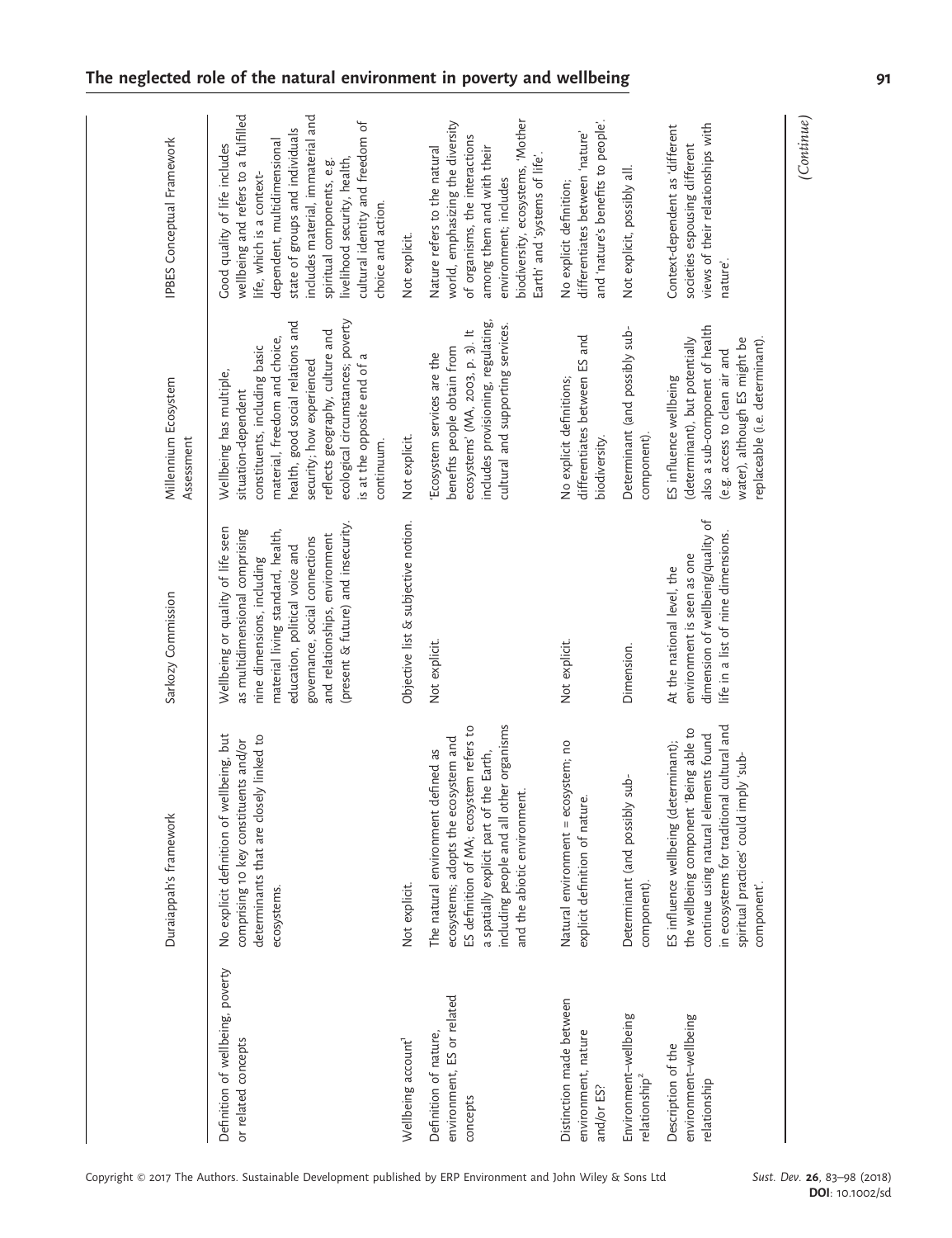|                             | Duraiappah's framework                                                                                                                                                                                                                                                                                                                                                | Sarkozy Commission                                                                                                                                                                                                                                                 | Millennium Ecosystem<br>Assessment                                                                                                                                                                                                                     | IPBES Conceptual Framework                                                                                                                                                                                                                                                                                                                                                                                                                                                 |
|-----------------------------|-----------------------------------------------------------------------------------------------------------------------------------------------------------------------------------------------------------------------------------------------------------------------------------------------------------------------------------------------------------------------|--------------------------------------------------------------------------------------------------------------------------------------------------------------------------------------------------------------------------------------------------------------------|--------------------------------------------------------------------------------------------------------------------------------------------------------------------------------------------------------------------------------------------------------|----------------------------------------------------------------------------------------------------------------------------------------------------------------------------------------------------------------------------------------------------------------------------------------------------------------------------------------------------------------------------------------------------------------------------------------------------------------------------|
| Stated purpose of framework | options; ensure policy coherence among<br>Demonstrate the poor's dependence on<br>and drivers that prevent the poor from<br>ES for their wellbeing; identify barriers<br>using ES; identify policy response<br>policy frameworks at local to<br>international levels.                                                                                                 | Aims to 'identify the limits of GDP<br>performance and social progress'<br>information may be required for<br>developing more relevant social<br>as an indicator of economic<br>(Stiglitz et al., 2009: 7); to<br>consider what additional<br>progress indicators. | integrated assessment of impacts<br>Provide a framework for the MA,<br>which aims to make available an<br>wellbeing and evaluate options<br>conservation and their benefits<br>of ecosystem change for<br>to meet human needs.<br>to enhance ecosystem | Provide a tool for 'shared working<br>39) and basic common ground for<br>and stakeholders' (UNEP, 2014, p.<br>conservation and sustainable use<br>of biodiversity, long-term human<br>IPBES' goal of 'strengthening the<br>development' (Díaz et al., 2015a,<br>disciplines, knowledge systems<br>understanding across different<br>coordinated action to achieve<br>biodiversity and [ES] for the<br>science-policy interface for<br>well-being and sustainable<br>p. 3). |
| Main references             | UNEP, 2003; Duraiappah, 2004                                                                                                                                                                                                                                                                                                                                          | Stiglitz et al., 2009                                                                                                                                                                                                                                              | MA, 2003, 2005                                                                                                                                                                                                                                         | UNEP, 2014; Díaz et al., 2015a, b                                                                                                                                                                                                                                                                                                                                                                                                                                          |
|                             | "Different forms of the environment-wellbeing relationship: the environment is (a) excluded from the framework or has no relationship with wellbeing or is (b) a determinant (i.e. the source<br>Table 1. Comparison table of key conceptual frameworks of wellbeing and/or poverty<br>Wellbeing accounts: hedonism, desire satisfaction, objective lists and others. |                                                                                                                                                                                                                                                                    |                                                                                                                                                                                                                                                        |                                                                                                                                                                                                                                                                                                                                                                                                                                                                            |

۵ Ļ.  $\frac{1}{9}$ יינו באיינו ביותר ביותר של איינו ביותר ביותר של היינו ביותר ביותר ביותר ביותר ביותר ביותר ביותר ביותר ביותר ב<br>Sumimportant), (כ) a sub-component or (d) a dimension of wellbeing. is unimportant), (c) a sub-component or (d) a dimension of wellbeing.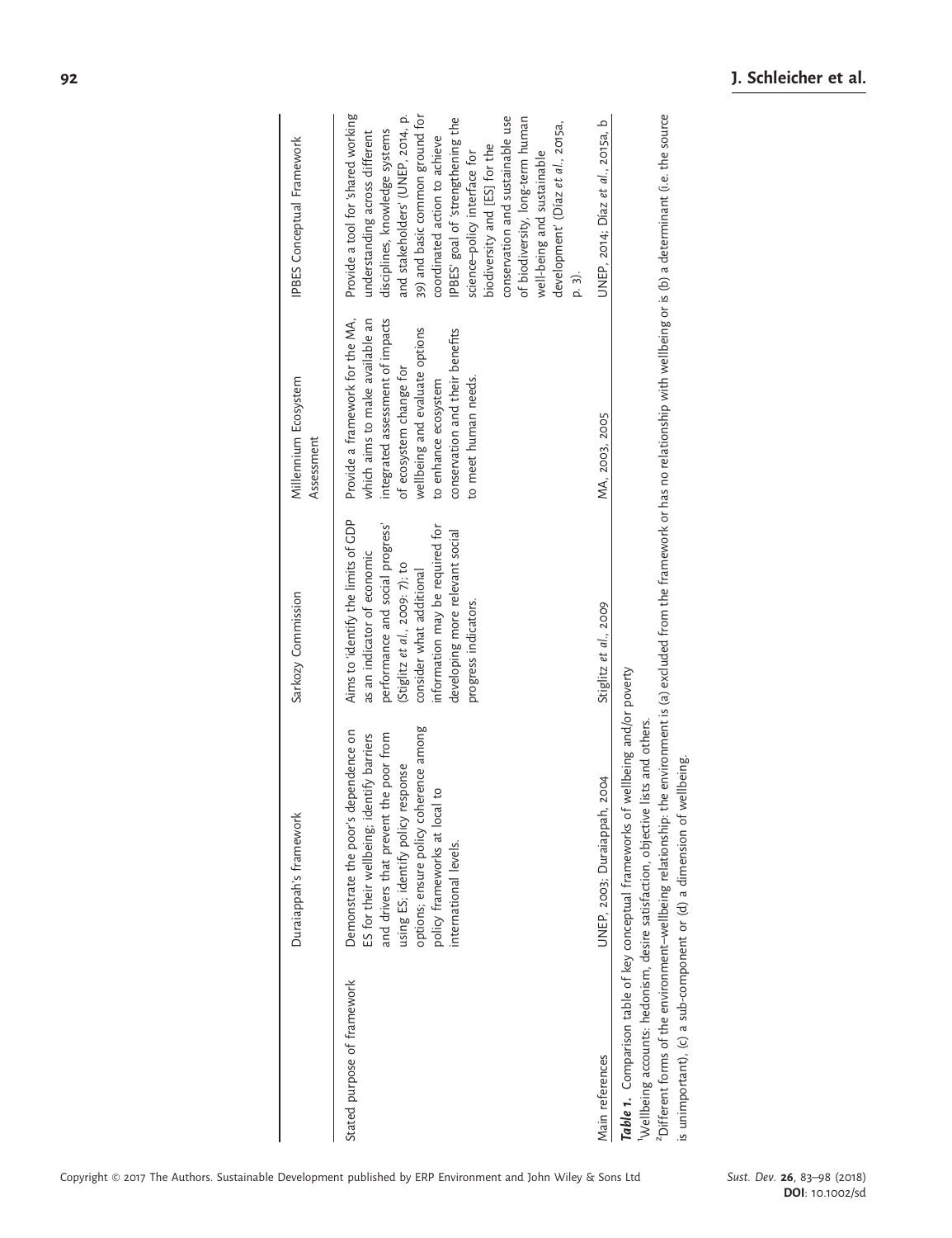#### The neglected role of the natural environment in poverty and wellbeing 93

dimension of poverty. Nussbaum's (2000) version of the Capability Approach includes aspects of the environment as a dimension of wellbeing, namely 'other species; being able to live with concern for and in relation to the natural environment'. Furthermore, the Wellbeing in Developing Countries framework (Gough and McGregor, 2007) also allows for the environment to be a constituent element, but does not specify whether it would be a distinct dimension or part of another dimension of wellbeing and poverty. In addition, three of the frameworks that treat the environment as a determinant of wellbeing (i.e. Duraiappah, 2004; MA, 2003; Narayan *et al.*, 2000) could also allow for certain aspects of the environment to be treated as a constituent element of wellbeing and poverty, within their existing dimensions of wellbeing.

#### Discussion and Practical Implications

#### Approaches to Considering the Natural Environment as a Constituent of Wellbeing

Our review suggests that, although most existing conceptual frameworks treat the natural environment as a determinant factor of wellbeing and poverty, a few regard it as a constituent element; a position that also has grounding in the philosophical literature. While the frameworks we reviewed have a predominant anthropocentric focus, our earlier discussion highlights that alternative, more holistic accounts have scope to treat the environment as constituent of wellbeing and poverty. This shows that there is a conceptual basis to develop broader human wellbeing frameworks that include aspects of the natural environment as constituent of wellbeing and poverty.

This raises the question of whether such an extended account of human wellbeing, inclusive of the natural environment as both a determinant and a constituent element of wellbeing, should be developed, and in which contexts. Although a review of all available empirical studies is beyond the scope of this paper, there are empirical examples that demonstrate that in some cultures human wellbeing definitions include environmental aspects as constitutive (e.g. Walker, 2011). Several of the reviewed frameworks adopted an objective list theory, which, in principle, is compatible with the role of the environment as a constituent element, and could incorporate some of these wider worldviews and beliefs. As we have seen, some objective lists in the literature do in fact include ES and the environment in their definitions of wellbeing. However, if the items on the objective list (i.e. the components of what constitutes wellbeing) are determined top down without sufficient consideration of the context to which the list is applied, the approach may be perceived as paternalistic (Deneulin, 2002). This might appear to override personal thoughts and feelings and can be seen to impose external perceptions of what matters to wellbeing. While the objective list can be determined within particular cultural, religious and historical contexts, some accounts instead claim to be based on transcendental or global values (Nussbaum, 1999). These can be challenged on the grounds of cultural relativism. As they do not emerge from all of the societies that they are applied to, they might lack social legitimacy. Therefore, in assessing wellbeing and poverty in any particular setting, it is important to consider the prevalent worldviews and cultural context that influence which aspects of the natural environment matter (and for whom) (Deneulin and McGregor, 2010). Including the environment as a constituent of wellbeing and poverty has political and distributional implications and presents further conceptual as well as practical challenges, as we have elaborated in this paper. However, ignoring the environment in wellbeing and poverty assessments, in contexts where the environment is important for people's wellbeing, could lead to considerable misidentification of poor people, and undermine their own understanding of the conditions and processes that contribute to their poverty.

What might be plausible methodological approaches to determine if the environment should be a constituent of wellbeing in an objective list, in a specific context? At least three methods suggest themselves for such analysis, as they have been used for similar purposes. The standard methodology in moral philosophy is 'reflective equilibrium': the weighing of general moral principles, specific moral judgments and any additional relevant information (e.g. Daniels, 1979; Rawls, 1971). Nussbaum applies this to construct her list of the constitutive components of a life of minimal dignity (Nussbaum, 2000). An alternative approach would be to understand practical reasoning through iterative questioning about what is perceived to be constitutive of wellbeing and poverty. Alkire's methodology for identifying basic or fundamental constituents of wellbeing is a specific kind of practical reasoning (Alkire, 2002).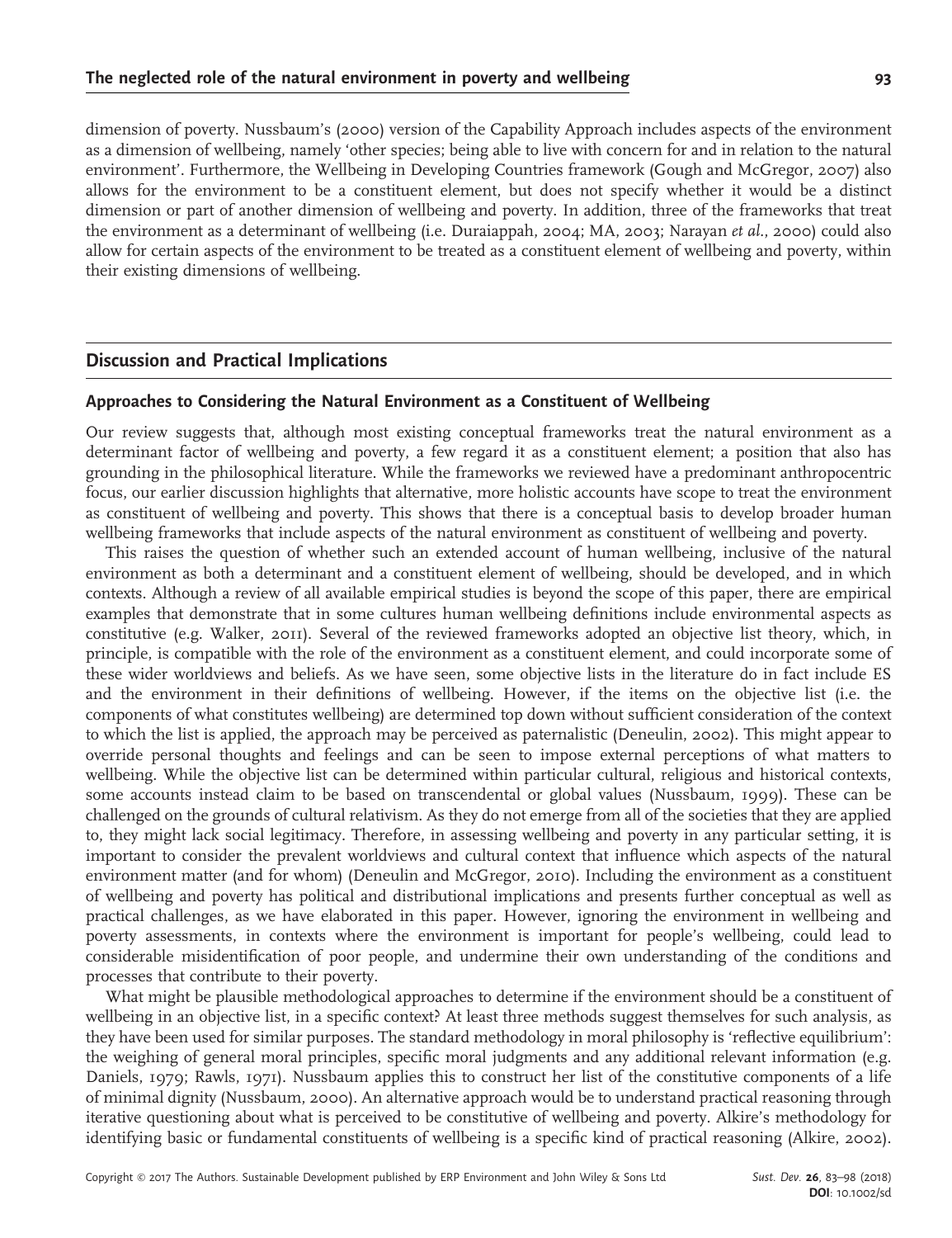The fundamental or non-derivative reasons that people cite for their actions are identified via (actual or hypothetical) iterated questioning of the motives for which they act. These fundamental reasons (e.g. to stay alive, to have fun, to help their children) are taken as a guide to their fundamental values. An 'objective list' consists in the capabilities to realize these values.

Both of the above methodologies – reflective equilibrium and iterative questioning – begin with the evaluative judgments of individuals (whether those of the investigator, or those whose wellbeing is at issue). An alternative process is via public reason, or participation in broadly democratic discussion. Constituents of wellbeing are identified as those features that survive this process. This is the approach that, in outline, Sen (1999) comes closest to endorsing for determining the components of wellbeing.

#### Policy Relevance and Empirical Implications

Beyond the evaluative impact of identifying who is poor, treating the natural environment as a constituent element also has further implications for informing, designing and targeting policies to address poverty. It could facilitate the mainstreaming of the environment into other policy areas of the sustainable development pillars and goals, as doing so would be a required element of policy objectives to reduce poverty. However, mainstreaming the natural environment into poverty agendas may be met with opposition. It may be perceived as detrimental to other development and wellbeing considerations, for example (1) if environmental agendas are perceived to be dominating other aspects of poverty reduction (e.g. social equality) or (2) among those who might benefit from ongoing environmental exploitation. Including the natural environment in measures of wellbeing and poverty therefore has important political implications regarding whose perceptions and interests influence decision making.

Our review has highlighted that some of the conceptual frameworks of wellbeing and poverty are not explicit about their underpinning philosophical principles, or of the definitions of key concepts, including human wellbeing, poverty and the natural environment. In this respect, policy and practice could benefit from greater clarity in our conceptual engagement with poverty and wellbeing. However, it is also worth recognizing that, in certain circumstances, not providing explicit definitions and boundaries to concepts can be a strategic (political) decision (Montana, 2017). It may be expedient to circumvent difficult conversations about epistemic differences, and a lack of conceptual clarity might help forge consensus where there may be widely differing positions in relation to a particular issue (e.g. Hulme, 2009).

Our analysis also has practical implications for the measurement of wellbeing and poverty. In cases where the environment is considered a constituent element of wellbeing or poverty, this will require a careful appraisal of ways to empirically measure these relationships. This would include critically evaluating (1) whether existing environmental data can be integrated with data on other aspects of wellbeing and poverty (including data derived from remote sensing and machine-based learning; e.g. Jean et al., 2016) and (2) whether and how the natural environment would be incorporated into the relevant survey tools that have been designed for the assessment of multidimensional poverty at household level. While considering questions of aggregation, further decisions need to be made about which aspects of the natural environment are treated as constituents, and which are determinants, to avoid the risk of double counting.

#### Future Directions: Exploring Constituent Aspects of the Natural Environment

This final section discusses some aspects of the natural environment that might feature as constitutive dimensions in wellbeing and poverty accounts, and how these might be included. One likely fruitful direction is related to considerations of 'cultural ES'. While the instrumental value of provisioning ES may already be captured by objective lists, there may be scope for a better recognition of cultural values, going beyond aesthetics and including concepts of sense of place, belonging and rootedness. Work on cultural ES focuses on the relations between people and places, including the environment. Examples include links to ancestors, gods and spirits that are associated with particular places and features of the natural environment. These links define the spiritual and religious life of certain groups, and memories and connections with particular places. These are part of the collective heritage of societies, and the sense of solace, contentment and fulfilment that is enjoyed by people who feel at 'home' in their natural environment, but uprooted and displaced when translocated to other places (Baviskar, 1995). Be it for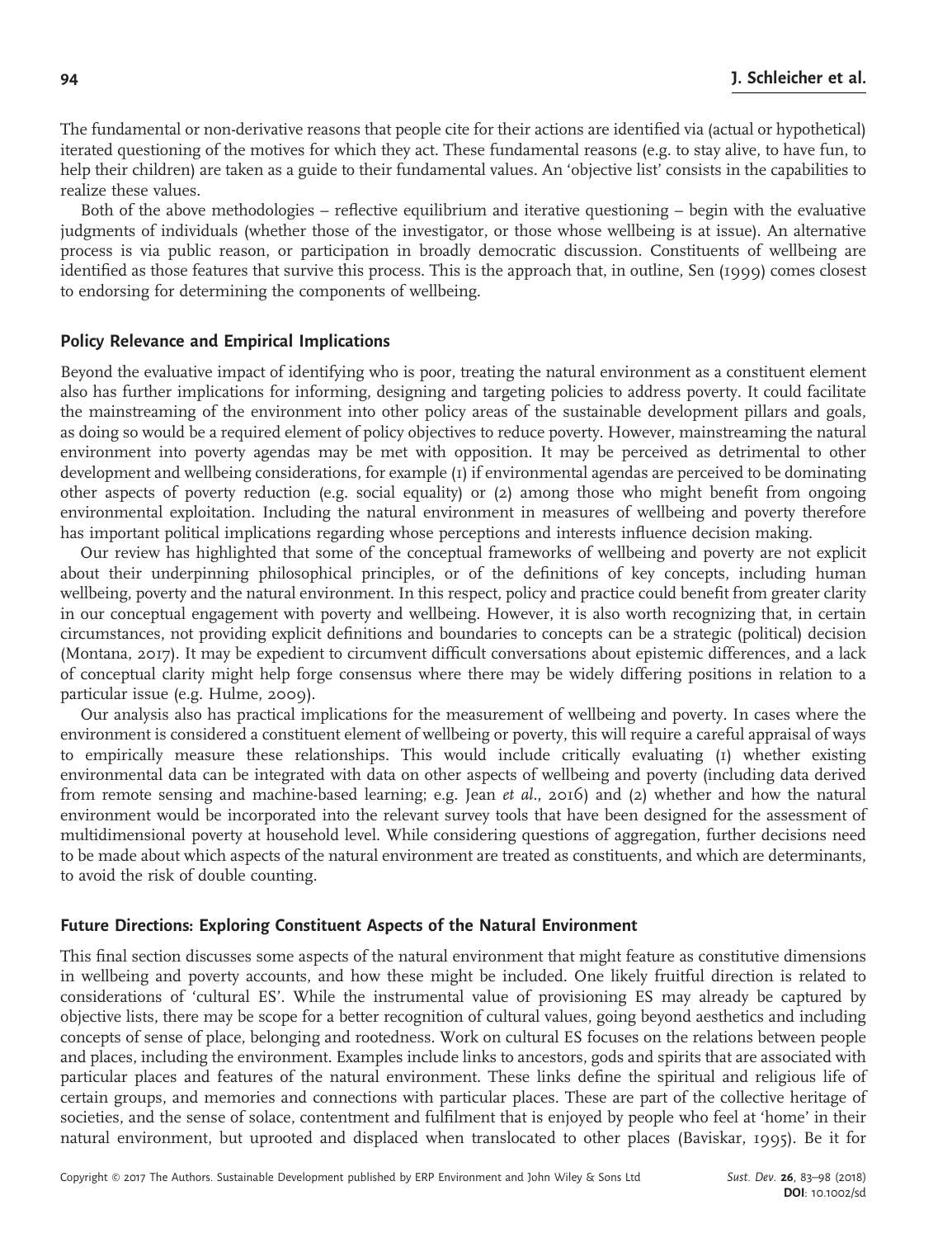cultural, recreational or other reasons, having access to green and natural spaces might therefore be an important constitutive element of wellbeing for some people (Cloutier and Pfeiffer, 2015).

Another avenue is the ways in which exposure to nature creates a sense of physical (in)security, which may be fundamentally constitutive of the individual or collective self. Natural hazards are usually beyond the control of individuals, and greater attention to vulnerability, insecurity and adaptive capacity may be a useful starting point in defining an environment-related dimension of poverty (Sumner and Mallett, 2013). The perpetual sense of environmental insecurity due to exposure to the forces of nature, and the adaptive measures that human societies might adopt in response to such perennial danger, are themselves constitutive of a contemporary 'risk society' (Slovic, 2010). These shape the human experience in important ways. For those who are exposed to environmental vulnerability, inclusion of this dimension might be a very important aspect of their own perceptions of wellbeing. However, it is worth recognizing that this dimension of the environment might be important for very particular groups of people, in particular places, but less applicable in other contexts.

Among the existing philosophical approaches and frameworks we have reviewed here, the Capabilities Approach (Sen, 1999) and other objective list theories offer one avenue for developing wellbeing concepts that are inclusive of the environment as a constituent factor. This would complement the existing ways in which the Capabilities Approach currently addresses the environment. For instance, both Nussbaum (2000) and Alkire (2002) put forward itemized objective lists based on the Capabilities Approach, which refer explicitly to the natural environment. Alkire (2002) includes the beauty of the environment, alluding mainly to aesthetic considerations that enhance wellbeing. Nussbaum's list of central capabilities includes the capability to engage with the natural environment and other species. However, some debate exists around whether this emphasizes the instrumental value of nature for determining human flourishing (Deneulin, 2014) or covers various people–nature relationships as a constituent aspect of wellbeing (Walker, 2011). It is worth exploring further to expand how the environment features in wellbeing accounts within the Capabilities Approach.

## Conclusion

The relationships between the natural environment and human wellbeing and poverty are complex and multifaceted. This paper explores whether the natural environment should be included in multidimensional accounts of poverty and wellbeing. In particular, we have drawn on philosophical accounts and conceptual frameworks to elaborate on both the rationale for, and the implications of, treating the natural environment as a 'constituent' element as opposed to a 'determinant' of wellbeing and poverty concepts. We argue that focussing only on the determinant role of the environment misses the opportunity for a more fundamental consideration of the natural environment as a constituent of wellbeing and poverty. Neglecting these environmental dimensions risks missing some critical elements of how some people understand and experience poverty and wellbeing. We therefore argue for developing an expanded account of wellbeing and poverty that allows for including environmental dimensions, which are currently missing from existing approaches.

Operationalizing these ideas will require more detailed engagement with the specificities of people and places to determine what aspects of the environment are most relevant and for whom, while being cognisant of the potential political and distributional implications for different groups of people. We suggest that this should involve talking to people whose wellbeing is at issue, about their understanding and experience of wellbeing and poverty, to give them a voice in the discussion and to ensure that any expanded account of wellbeing and poverty is grounded in local realities, rather than being externally defined. At the same time, in the context of the SDGs and public policies more broadly, engaging directly with national statistics offices and other relevant organizations is important to determine national priorities, identify relevant national datasets and monitoring systems (Schoenaker et al., 2015), and determine where new data collection efforts are needed to better reflect the diverse ways in which the environment contributes to wellbeing and poverty.

Developing such an expanded approach has the potential to inform a new generation of individual level wellbeing and poverty indicators, creating measures of multidimensional poverty that reflect the broadened scope of the SDGs. It would provide national governments with an option to include the natural environment when reporting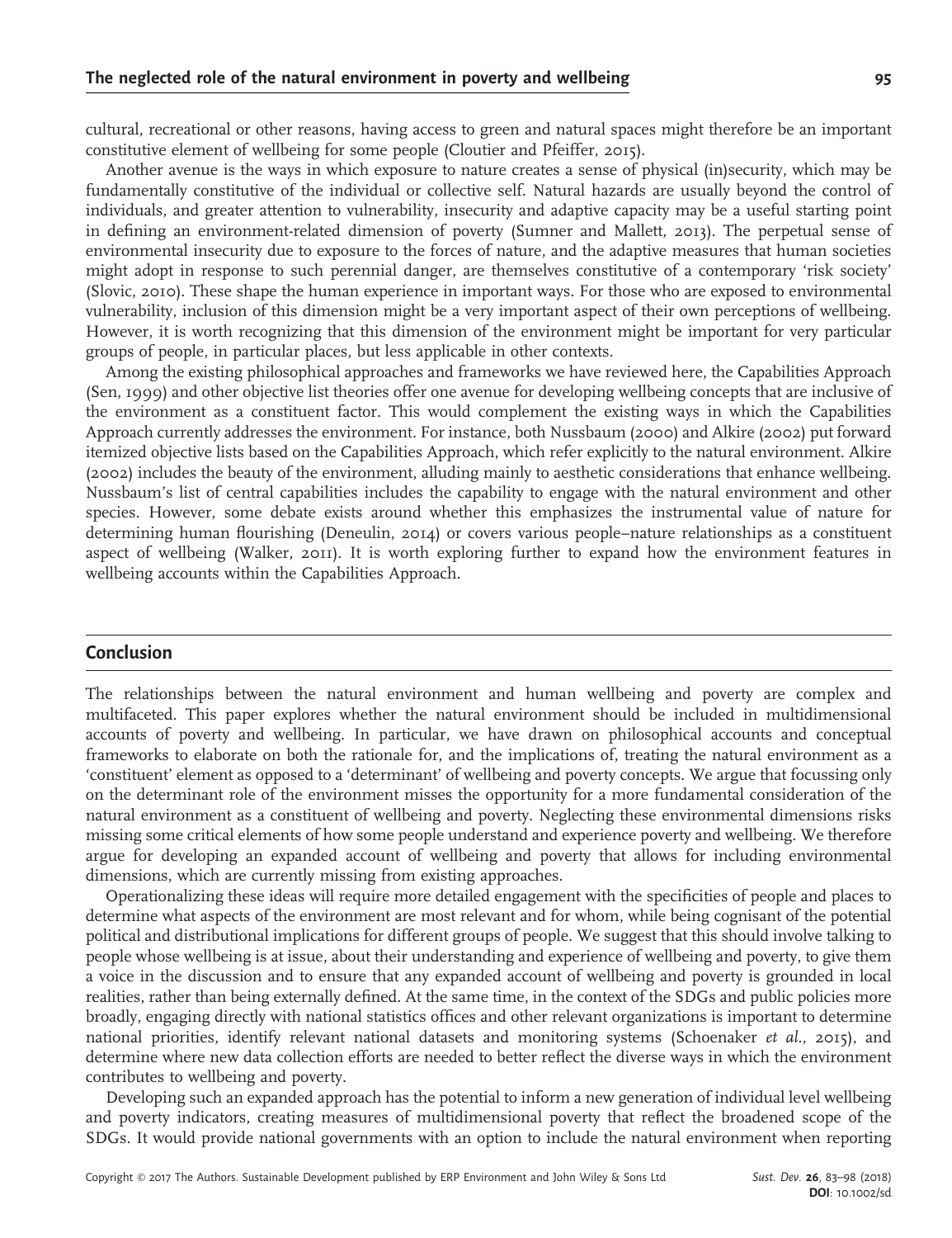on progress against one core focus of the SDGs, on eradicating poverty in all its forms (SDG 1). To facilitate this process, we suggest to (1) determine whether and what specific aspects of the environment are constitutive of wellbeing and poverty in different contexts, including the environmental aspects we have outlined, namely cultural ES, access to natural spaces, and resilience and vulnerability to natural hazards, (2) develop qualitative and quantitative indicators that capture these environmental dimensions, (3) develop methods for integrating spatially explicit environmental data with other datasets into multidimensional indices of poverty and wellbeing and (4) identify what relevant environmental data already exist at national, regional and global levels among the multitude of existing monitoring systems, to ease reporting at country and global scales. These are important considerations if the aspirations that have been articulated in the SDGs are to be taken seriously. This broader consideration of the environment in shaping wellbeing and poverty is a step towards a more holistic assessment of our collective progress towards these ambitious global goals and the potential for a more sustainable development.

#### Acknowledgments

We thank workshop participants, Simon Beard and two anonymous reviewers for their comments on an earlier draft of this paper, and the Political Ecology Research Group in the Department of Geography at the University of Cambridge for useful feedback on a presentation of this work. We further thank colleagues at Oxford Poverty and Human Development Initiative for their discussion of early ideas that fed into this research. This work, 'Ecosystem services as a missing dimension of poverty' (NE/M00760X/1), was funded with support from the Ecosystem Services for Poverty Alleviation (ESPA) programme. The ESPA programme is funded by the Department for International Development (DFID), the Economic and Social Research Council (ESRC) and the Natural Environment Research Council (NERC).

#### References

Adams WM, Aveling R, Brockington D, Dickson B, Elliott J, Hutton J, Dilys R, Vira B, Wolmer W 2004. Biodiversity conservation and the eradication of poverty. Science 306: 1146-1149.

Agarwala M et al. 2014. Assessing the relationship between human well-being and ecosystem services: a review of frameworks. Conservation and Society **12(4)**: 437.

Alkire S 2002. Valuing Freedom, Oxford University Press: Oxford.

Alkire S 2007. The missing dimensions of poverty data: introduction to the special issue. Oxford Development Studies 35(4): 347-359.

Anguelovski I, Martinez Alier J 2014. The 'Environmentalism of the Poor' revisited: territory and place in disconnected glocal struggles. Ecological Economics 102: 167–176.

Baviskar A 1995. In the Belly of the River: Tribal Conflicts over Development in the Narmada Valley, Oxford University Press: Delhi.

Bennett EM et al. 2015. Linking biodiversity, ecosystem services, and human well-being: three challenges for designing research for sustainability. Current Opinion in Environmental Sustainability 14: 76–85.

Bentham J 1789. An Introduction to the Principles of Morals, Athlone: London.

Bojö J, Green K, Kishore S, Pilapitiya S, Reddy RC 2004. Environment in Poverty Reduction Strategies and Poverty Reduction Support Credits, World Bank Environment Department Paper 102. World Bank: Washington, DC.

Callicott JB 1984. Non-anthropocentric value theory and environmental ethics. American Philosophical Quarterly 21(4): 299–309.

Chambers R 1997. Responsible well-being: a personal agenda for development. World Development 25(11): 1743–1754.

Chambers R., Conway G. 1991. Sustainable Rural Livelihoods: Practical Concepts for the 21st Century. IDS Discussion Paper 296. Institute of Development Studies: Brighton.

Chan KM et al. 2016. Opinion: Why protect nature? Rethinking values and the environment. Proceedings of the National Academy of Sciences 113(6): 1462–1465.

Cloutier S, Pfeiffer D 2015. Sustainability through happiness: a framework for sustainable development. Sustainable Development 23: 317-327.

Craig PP, Glasser H, Kempton W 1993. Ethics and values in environmental policy: the said and the UNCED. Environmental Values 2(2): 137–157.

Crisp R 2015. Well-being. In Zalta EN (ed.). The Stanford Encyclopaedia of Philosophy, [http://plato.stanford.edu/archives/sum2015/entries/well](http://plato.stanford.edu/archives/sum2015/entries/well-being)[being/](http://plato.stanford.edu/archives/sum2015/entries/well-being) [12 September 2016].

Cummins RA 1996. The domains of life satisfaction: an attempt to order chaos. Social Indicators Research 38(3): 303–328.

Daniels N 1979. Wide reflective equilibrium and theory acceptance in ethics. Journal of Philosophy 76(5): 256–282.

Dasgupta P 2001. Constituents and determinants of well-being. In Dasgupta P (ed.). Human Well-Being and the Natural Environment, Oxford University Press: Oxford.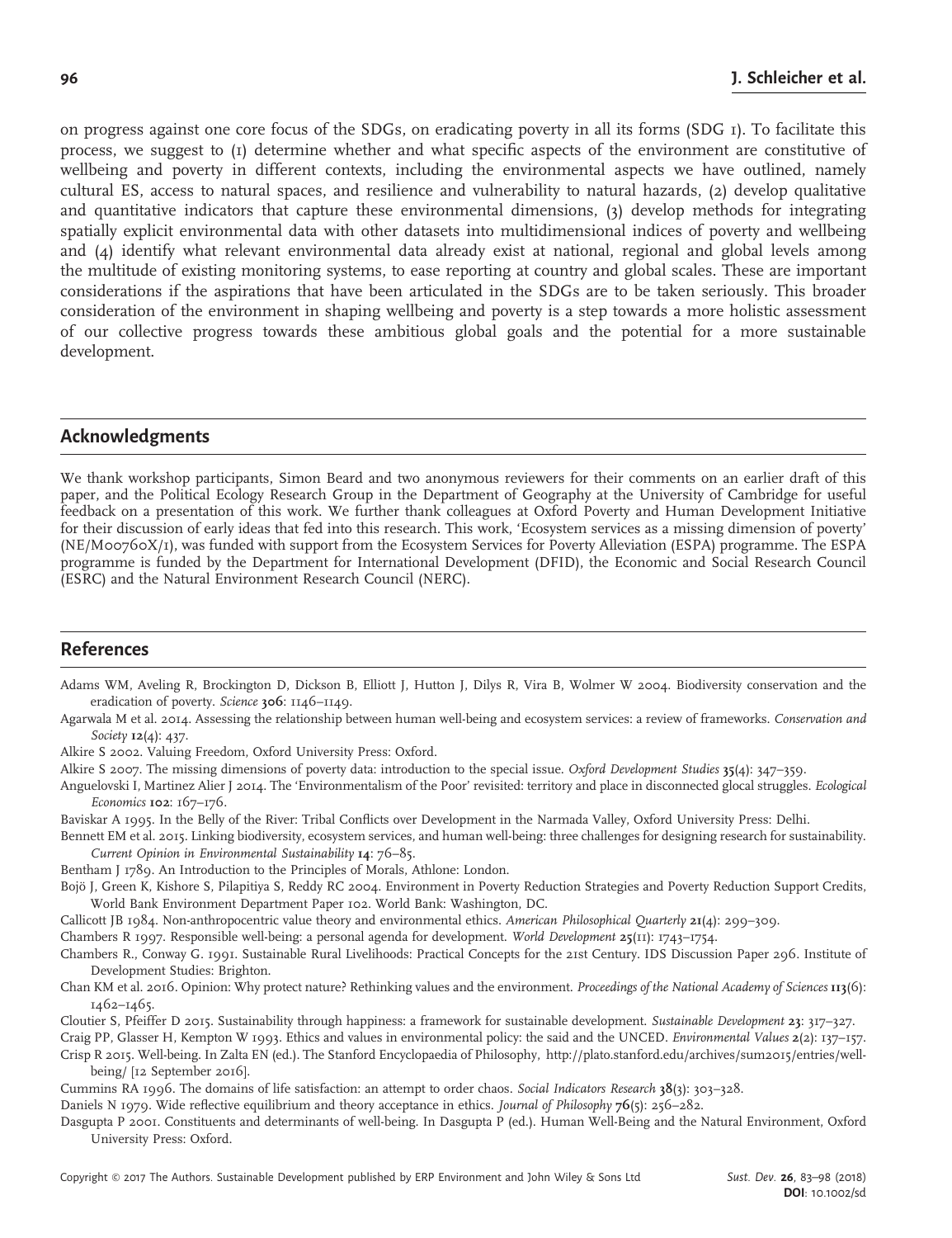#### The neglected role of the natural environment in poverty and wellbeing 97

- Daw T et al. 2016. Elasticity in ecosystem services: exploring the variable relationship between ecosystems and human well-being. Ecology and Society  $2I(2)$ : II.
- Deneulin S 2002. Perfectionism, paternalism and liberalism in Sen and Nussbaum's capability approach. Review of Political Economy 14(4): 497–518.
- Deneulin S 2014. Wellbeing, Justice and Development Ethics, Routledge: Abington; 37.
- Deneulin S, McGregor JA 2010. The capability approach and the politics of a social conception of wellbeing. European Journal of Social Theory 13(4): 501–519.

Díaz S et al. 2015a. The IPBES Conceptual Framework – connecting nature and people. Current Opinion in Environmental Sustainability 14: 1-16.

Díaz S, Demissew S, Joly C, Lonsdale WM, Larigauderie A 2015b. A Rosetta Stone for nature's benefits to people. PLoS Biology 13(1): e1002040.

Dolan P, Metcalfe R 2012. Measuring subjective wellbeing: recommendations on measures for use by national governments. Journal of Social Policy  $4I(2)$ :  $409-427$ .

- Dolan P, Peasgood T, White M 2006. Review of Research on the Influences on Personal Well-Being and Application to Policy Making, DEFRA: London.
- Dunlap RE, Catton WR 1983. What environmental sociologists have in common (whether concerned with 'built' or 'natural' environments). Sociological Inquiry 53: 113-135.
- Duraiappah AK 2004. Exploring the Links: Human Well-Being, Poverty and Ecosystem Services, United Nations Environment Programme (UNEP)– International Institute for Sustainable Development (IISD): Nairobi and Winnipeg.
- Fisher JA et al. 2013. Strengthening conceptual foundations: analysing frameworks for ecosystem services and poverty alleviation research. Global Environmental Change 23(5): 1098-1111.
- Gough I, McGregor JA (Eds) 2007. Wellbeing in Developing Countries: from Theory to Research, Cambridge University Press: Cambridge. Gowans CW 2003. Buddhist Well-Being, Fordham University: New York.
- Griffin J 1986. Well-Being: Its Meaning, Measurement, and Moral Importance, Clarendon: Oxford.
- Gudynas E 2009. La ecología política del giro biocéntrico en la nueva Constitución de Ecuador [The political ecology of the biocentric turn in Ecuador's new constitution]. Revista de Estudios Sociales 32: 34–47.
- Hedlund-de Witt A 2012. Exploring worldviews and their relationships to sustainable lifestyles: towards a new conceptual and methodological approach. Ecological Economics 84: 74–83.
- Hedlund-de Witt A, de Boer J, Boersema JJ 2014. Exploring inner and outer worlds: a quantitative study of worldviews, environmental attitudes, and sustainable lifestyles. Journal of Environmental Psychology 37: 40–54.
- Helne T, Hirvilammi T 2015. Wellbeing and sustainability: a relational approach. Sustainable Development 23: 167-175.
- Hill T Jr 1983. Ideals of human excellence and preserving natural environments. Environmental Ethics 5(3): 211-224.
- Hill T Jr 2006. Finding value in nature. Environmental Values 15(3): 331-341.
- Hopwood B, Mellor M, O'Brien G 2005. Sustainable development: mapping different approaches. Sustainable Development 13: 38–52.
- Howe C, Suich H, Vira B, Mace G 2014. Creating win–wins from trade-offs? Ecosystem services for human well-being: a meta-analysis of ecosystem service trade-offs and synergies in the real world. Global Environmental Change 28: 263-275.
- Hulme M 2009. Why we Disagree about Climate Change, Cambridge University Press: Cambridge.
- Jean N, Burke M, Xie M, Davis WM, Lobell DB, Ermon S 2016. Combining satellite imagery and machine learning to predict poverty. Science 353 (6301): 790–794.
- King MF, Renó VF, Novo EM 2014. The concept, dimensions and methods of assessment of human well-being within a socioecological context: a literature review. Social Indicators Research 116(3): 681-698.
- Langton R 2007. Objective and unconditioned value. Philosophical Review  $116(2)$ : 157-185.
- Larson S, De Freitas DM, Hicks CC 2013. Sense of place as a determinant of people's attitudes towards the environment: Implications for natural resources management and planning in the Great Barrier Reef, Australia. Journal of Environmental Management 117: 226–234.
- Leach M, Mearns R, Scoones I 1999. Environmental entitlements: dynamics and institutions in community-based natural resource management. World Development 27(2): 225–247.
- Leach M, Scoones I 2013. Carbon forestry in West Africa: the politics of models, measures and verification processes. Global Environmental Change 23(5): 957–967.
- Le Blanc D 2015. Towards integration at last? The sustainable development goals as a network of targets. Sustainable Development 23: 176–187.

Le Grange L 2012. Ubuntu, ukama and the healing of nature, self and society. Educational Philosophy and Theory 44: 56–67.

Mace GM 2014. Whose conservation? Science 345: 1558-1560.

- McGregor JA, Sumner A 2010. Beyond business as usual: what might 3-D wellbeing contribute to MDG momentum? IDS Bulletin 41(1): 104–112. Mebratu D 1998. Sustainability and sustainable development: historical and conceptual review. Environmental Impact Assessment Review 18: 493–520.
- Millennium Ecosystem Assessment (MA) 2003. Ecosystems and Human Well-Being: a Framework for Assessment, Island: Washington, DC. Millennium Ecosystem Assessment (MA) 2005. Ecosystems and Human Well-Being. Vol. 5, Island: Washington, DC.

Milner-Gulland EJ et al. 2014. Accounting for the impact of conservation on human well-being. Conservation Biology 28(5): 1160-1166.

Misturelli F, Heffernan C 2011. The language of poverty: an exploration of the narratives of the poor. Sustainable Development 19: 206–222. Montana J 2017. The Constitution of Expert Authority: the Organisation of Knowledge Practices for Biodiversity in IPBES. PhD Thesis., University of Cambridge: Cambridge; 103.

Narayan D, Chambers R, Shah M, Petesch P 1999. Global Synthesis: Consultation with the Poor, World Bank Publications: Washington, DC. Narayan D, Chambers R, Shah M, Petesch P 2000. Crying Out for Change: Voices of the Poor, World Bank Publications: Washington, DC. Nunan F 2015. Understanding Poverty and the Environment: Analytical Frameworks and Approaches, Routledge: London.